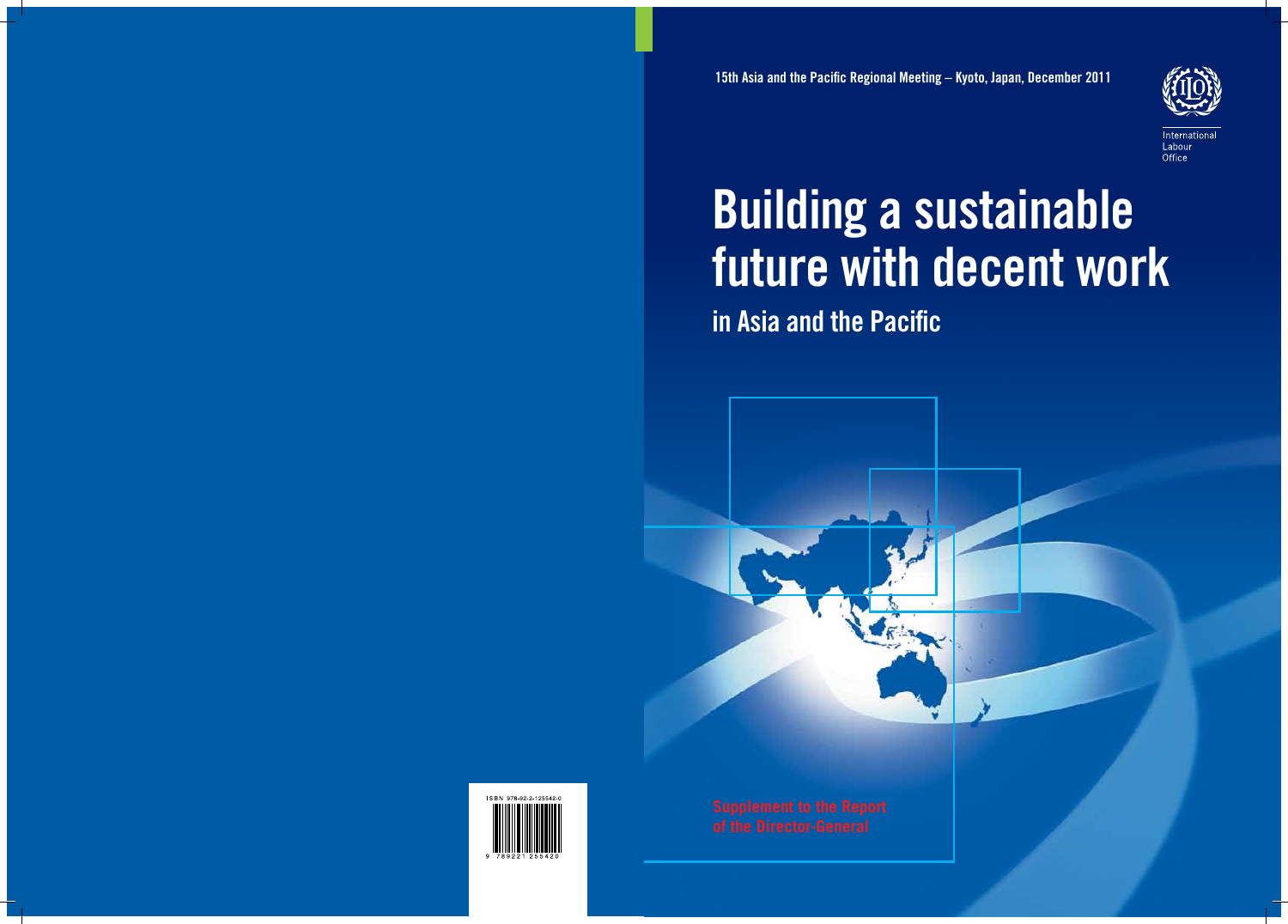15th Asia and the Pacific Regional Meeting Kyoto, Japan December 2011

## **Building a sustainable future with decent work in Asia and the Pacific**

**Supplement to the Report of the Director-General**

INTERNATIONAL LABOUR OFFICE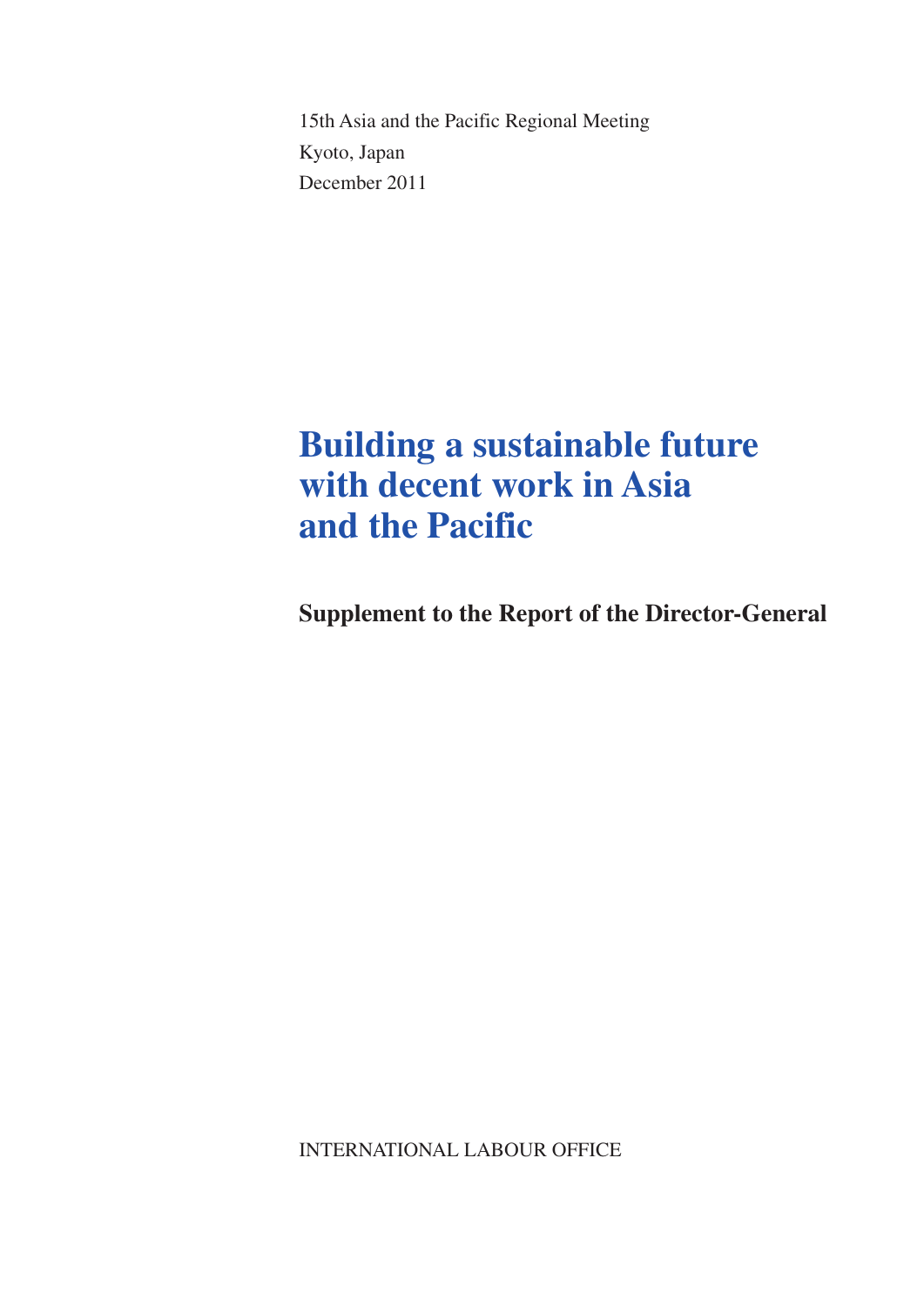978-92-2-125542-0 (print) 978-92-2-125543-7 (web pdf)

*First published 2011*

The designations employed in ILO publications, which are in conformity with United Nations practice, and the presentation of material therein do not imply the expression of any opinion whatsoever on the part of the International Labour Office concerning the legal status of any country, area or territory or of its author- ities, or concerning the delimitation of its frontiers.

The responsibility for opinions expressed in signed articles, studies and other contributions rests solely with their authors, and publication does not constitute an endorsement by the International Labour Office of the opinions expressed in them.

Reference to names of firms and commercial products and processes does not imply their endorsement by the International Labour Office, and any failure to mention a particular firm, commercial product or process is not a sign of disapproval.

ILO publications and electronic products can be obtained through major booksellers or ILO local offices in many countries, or direct from ILO Publications, International Labour Office, CH-1211 Geneva 22, Switzerland. Catalogues or lists of new publications are available free of charge from the above address, or by email: pubvente@ilo.org

Visit our website: www.ilo.org/publns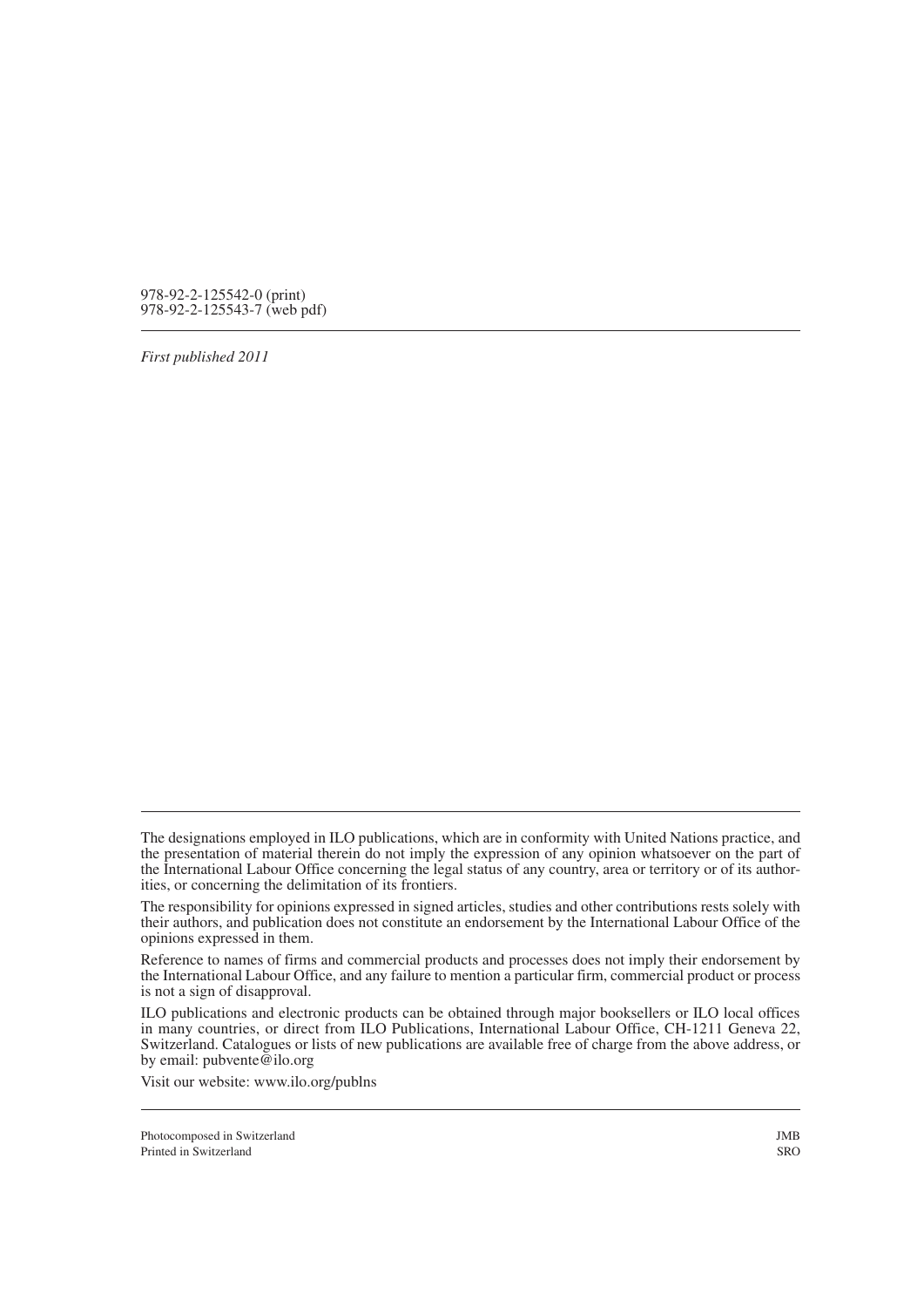## *Contents*

|                                                                      | Page           |
|----------------------------------------------------------------------|----------------|
|                                                                      | 1              |
| <b>Efficient growth, social justice and shared prosperity </b>       | 3              |
| Reducing inequality, addressing vulnerability                        | 3              |
| Social protection: Promoting efficient growth by investing in people | 5              |
| Promoting inclusive labour markets that meet international standards | $\overline{7}$ |
|                                                                      | 8              |
| Creating jobs for young people today while preparing for tomorrow's  | 11             |
|                                                                      | 12             |
|                                                                      | 14             |
| People-centred disaster recovery and risk management                 | 15             |
| Strengthening regional integration and cooperation                   | 15             |
|                                                                      | 19             |
|                                                                      | 21             |
|                                                                      | 22             |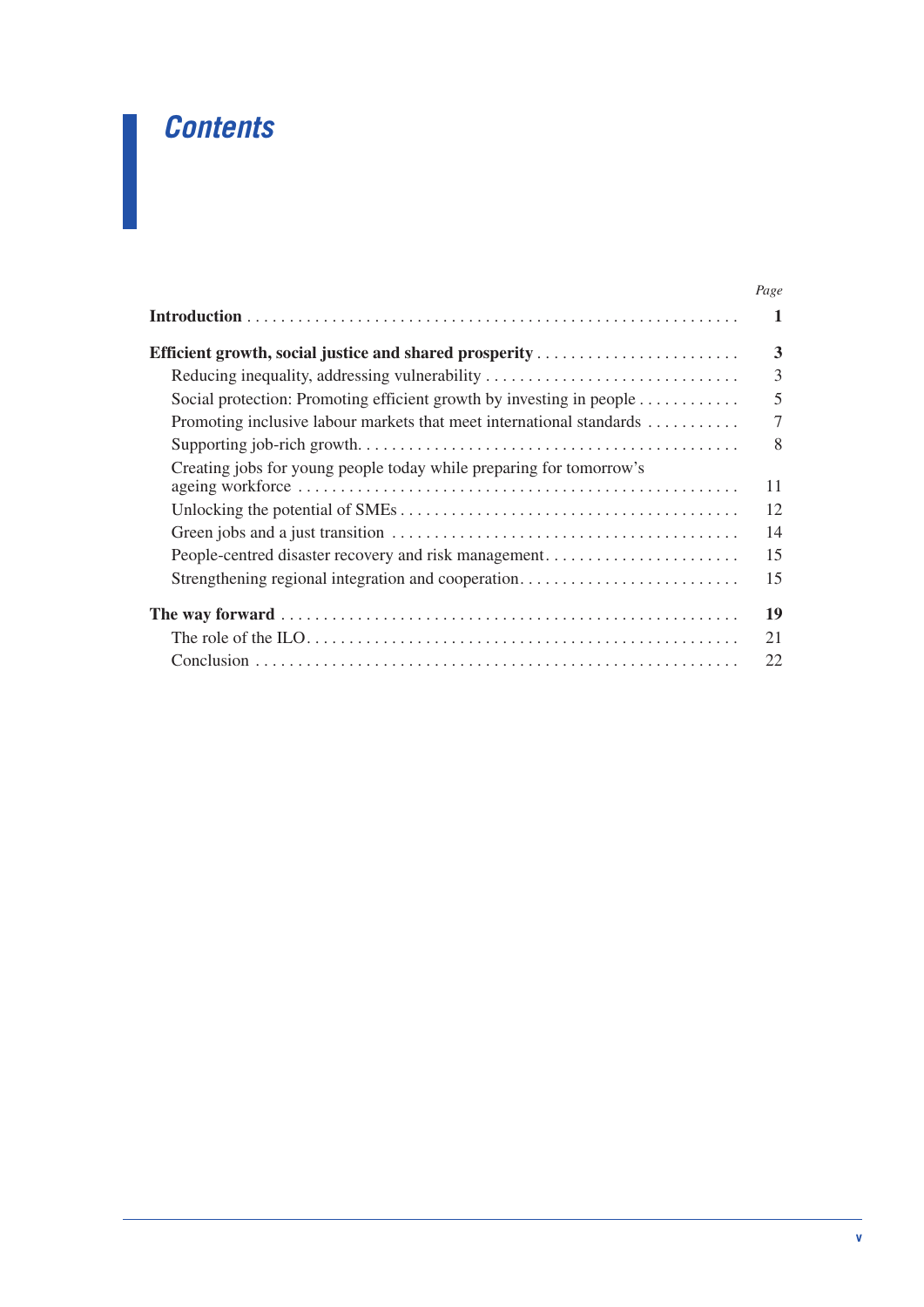### *Introduction*

Since the publication of my Report to the 15th Asia and the Pacific Regional Meeting in early  $2011$ ,<sup>1</sup> events have served to underscore the imperative of moving towards new, more efficient patterns of growth with social justice – a message that was already central to my earlier Report. This supplement further develops the arguments framed within the decent work contribution to an efficient, sustainable development path, social justice and a fair globalization. This requires a multi-layered strategy embracing policy development and action on the ground, founded on the dynamism of markets, the power of social dialogue and, fundamentally, on the dignity of work. Specific approaches will take shape in, and be adapted to, national specificity. This 15th Asia and the Pacific Regional Meeting is an important forum to shape a common agenda that responds to the reality of our diverse membership.

This region is poised to account for half of global output, trade and investment within a few decades. Alongside rapid economic growth, there have also been significant achievements in a number of other areas, including poverty reduction. Yet the region is also characterized by uneven productivity growth, widening inequalities, limited social protection, persistent vulnerability and informality of employment, weak representation and "voice" including restrictions on freedom of association and collective bargaining. Moreover, the fragile economic situation, continuing high unemployment and stagnant growth in the traditionally important export markets of the United States and Europe mean that stable future growth will have to rely more on domestic demand and deeper regional integration and cooperation.

If the dynamism, energy and creativity that are so manifest in this region are to be harnessed for a sustainable future, new patterns of growth that are economically, socially and environmentally efficient are called for. Integrated policy packages would better address the region's employment and social challenges and support its move towards balanced and sustainable development with equitably shared prosperity.

An essential component of such a growth model is decent work; growth underpinned by broad-based increases in productivity, investment in human capital and social protection, respect for rights at work and strong labour market institutions.

Environmental sustainability is central to this scenario. As the region addresses the impact of climate change the implications for the world of work – including for jobs, skills and the opportunities for enterprises in a range of economic activities – call for attention. Early action to manage a just transition using social dialogue is indispensable.

In recent months, the massive earthquake and tsunami in Japan and the recurrence of food and commodity price increases are reminders of the acute vulnerability of much of the region to natural disasters and external shocks. Preparedness and response measures must include support for the world of work.

A number of important developments have shown that we cannot be complacent. The wave of political uprisings that started in Tunisia and Egypt in early 2011 has now reached many parts of the Arab world. The fate of these popular movements remains in the balance, but it is already clear that they have produced the most dramatic changes in the region in the past half century.

<sup>&</sup>lt;sup>1</sup> ILO: *Building a sustainable future with decent work in Asia and the Pacific*, Report of the Director-General, 15th Asia and the Pacific Regional Meeting (Geneva, 2011).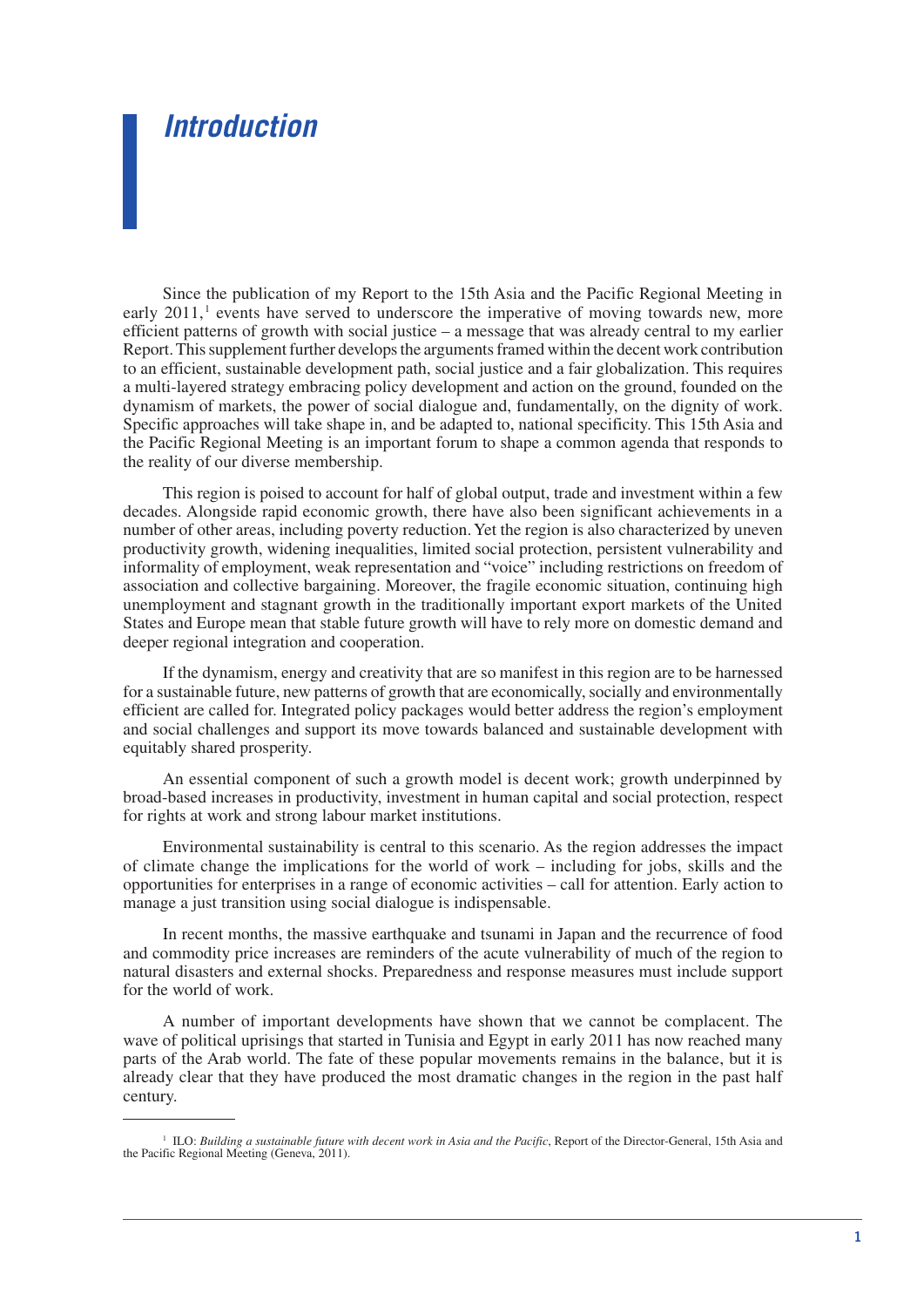These events have highlighted how the denial of democratic rights and freedoms, together with social and economic shortcomings (expressed, among other ways, in high youth unemployment, growing wage inequality and constrained private sector growth) fuel social and political upheavals. The demand for change, led by young people in countries such as Tunisia, Egypt and Yemen, has brought together people of many different backgrounds, so demonstrating the universality of the need for decent jobs, basic rights and freedoms and respect for human dignity.

Across many Arab countries of West Asia there are hopes that political change will eventually bring considerable economic and social benefits. These include unleashing the stifled creative and entrepreneurial energies of a youthful population, and delivering to them new mechanisms and labour institutions where voice, participation and democracy flourish.

Although cultures, political systems and levels of development differ, the same basic human aspirations echo around the globe. This is why the ILO's constituents – representatives of governments, workers' and employers' organizations – attending the 100th International Labour Conference last June strongly supported the call for "a new era of social justice", growth with equity, "voice" and sustainable development underpinned by decent work.<sup>2</sup>

In Asia and the Pacific, governments and their social partners need to act now to set in motion the reforms necessary to rebalance growth and pursue sustainable development in line with the fundamental aspirations of people.

An efficient growth model can also help the countries of Asia and the Pacific avoid falling into the "middle-income trap", where growth slows down as an economy fails to make the shift from being a low-wage producer to a highly skilled innovator and gets caught somewhere in between.3 In the last decade, the region has managed to achieve high (though uneven) productivity growth by relying heavily on manufacturing and a few high-end service sectors. In the future, more balanced productivity growth will be necessary to diversify production, move up the value chain and generate more and better jobs. This will require a strong focus on fostering an environment that encourages and facilitates business creation and investment in skills, which in turn can fuel innovation, growth and job creation. At the same time, strengthening social protection, respect for rights at work and related labour institutions can ensure that the benefits of growth are shared fairly.

Overcoming the "middle-income trap" is especially critical for the region's future. In recent decades middle-income countries have generated most of the region's robust growth, and they now account for more than 70 per cent of the region's GDP and are home to more than 80 per cent of its population.4 China, India, Indonesia, Malaysia and Thailand are among those who must tackle the middle-income trap and continue to push innovation, technology, human capital and living standards closer to those of richer economies. The reward would be a more balanced and sustainable development path, inspired by the vision of social justice and fair globalization, that could help the region address the decent work challenges (both long-standing and new) it faces in its quest for prosperity.

At the same time, the main thrust of the economic policy of oil-producing countries in the Gulf States continues to focus on implementing measures that will diversify their economies and promote investments and labour market reforms directed towards creating productive employment for their nationals. A new labour market model that goes beyond oil revenue-based development should focus on human-resource development as well as addressing the critical decent work deficits affecting foreign workers. These are both economic and moral imperatives that require resolute leadership and bold initiatives.

<sup>2</sup> ILO: *A new era of social justice*, Report of the Director-General, Report I(A), International Labour Conference, 100th Session (Geneva, 2011); and ILO press release: "100th ILO annual Conference concludes with move toward new era of social justice", 17 June (Geneva, 2011), available at: http://www.ilo.org/ilc/ILCSessions/100thSession/media-centre/news/WCMS\_157996/lang--en/index.htm.

<sup>&</sup>lt;sup>3</sup> Some recent reports have found that China and some other middle-income economies in the region will soon hit the per capita income level where – historically – growth slowed sharply in other economies that had previously experienced rapid economic expansion, and they may fall in the middle-income trap. See B. Eichengreen, D. Park and K. Shin: *When fast growing economies slow down: International evidence and implications for China*, National Bureau of Economic Research Working Paper Series, No. 16919 (Cambridge, MA, 2011); ADB: Asia 2050: Realizing the Asian Century (Manila, 2011), p. 33; and The New York Times: "Avoiding the middle-income trap", 25 October (New York, 2010), available at: http://www.nytimes.com/2010/10/26/

<sup>4</sup> Middle-income countries defined according to World Bank income classifications. See: http://data.worldbank.org/about/ country-classifications. GDP data based on IMF: World Economic Outlook Database (April 2011). Population data based on United Nations: World Population Prospects, the 2010 Revision database.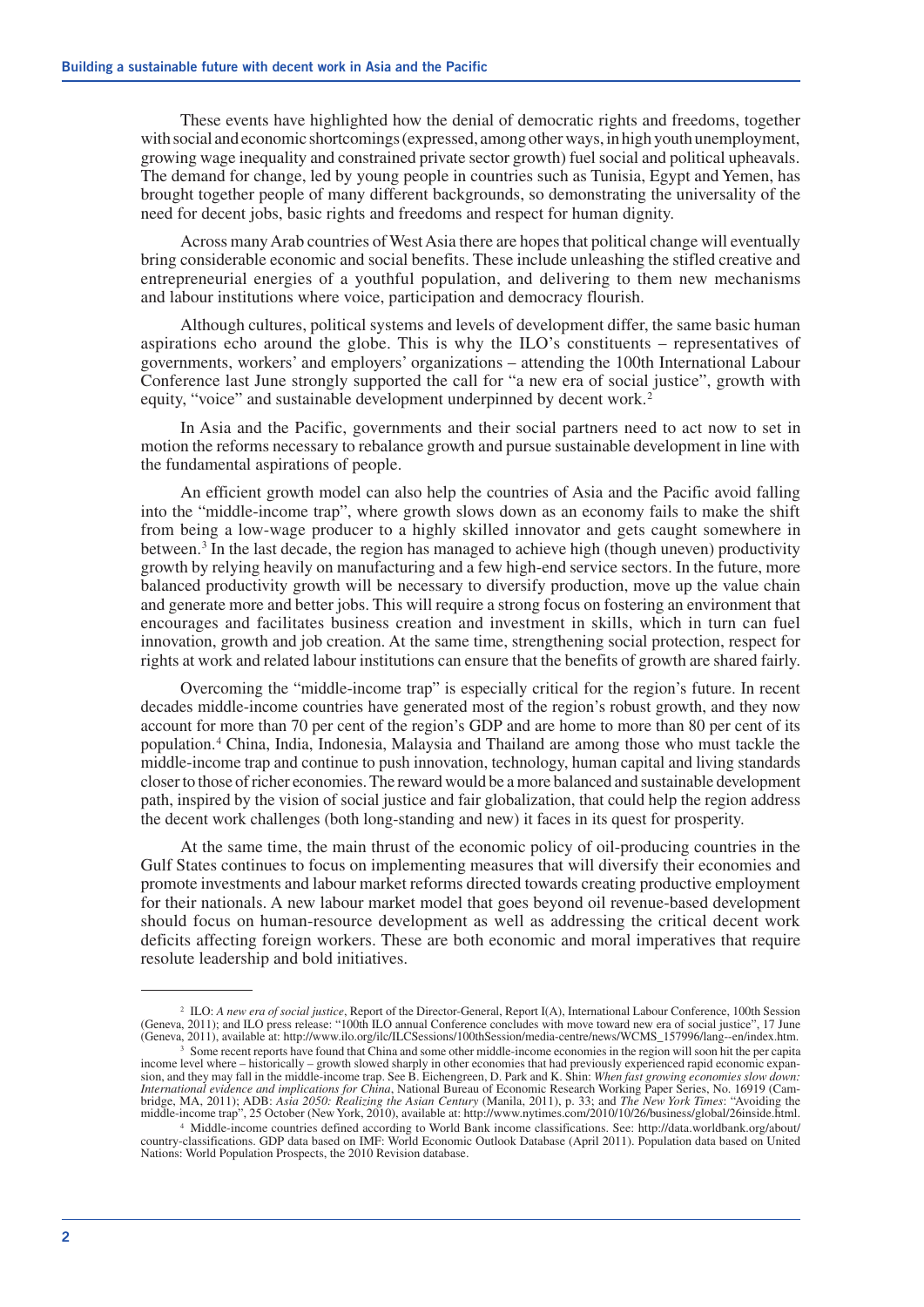## *Efficient growth, social justice and shared prosperity*

#### *Reducing inequality, addressing vulnerability*

The region's formidable economic performance over the past decades has lifted millions of people out of poverty. Overall, people in the region are richer, healthier and better educated today than their parents and grandparents were. Life expectancy and adult literacy have improved. But the region's rapid growth has been accompanied by rising inequality and persistent vulnerability and pockets of poverty. This threatens social cohesion and potentially undermines long-term development prospects.

As I noted in my earlier Report, there are pervasive and rising income inequalities. Wage polarization between the bottom and the top is growing, an increasing percentage of workers are on low pay, wage increases lag productivity growth and there is a persistent gender pay gap.

- Between 2000 and 2009, output per worker in Asia and the Pacific rose ten times faster than in the rest of the world.<sup>5</sup> However, productivity gains have been uneven; large gaps in output per worker exist across sectors, regions and types of enterprises. At the same time, wages and working conditions have not kept pace with productivity growth, due to weak labour institutions and the limited role of collective bargaining in the region. This has contributed to a declining wage share in national income and rising inequality in income and wealth in many countries.
- Income inequality (as measured by the Gini coefficient) either remained high or increased in the first decade of the century. China and India – the most populous countries in the world – stand as examples where high growth (respective average annual GDP per capita growth rates of 10.1 and 6.3 per cent between 1990 and 2008) combined with increasing income inequality; their respective Gini indices jumped by 12.2 and 3.8 points over the same period.<sup>6</sup>
- In all Asia and the Pacific countries for which data are available, the share of workers on low pay (defined as earning less than two-thirds of median wages) increased between 1995–2000 and  $2007 - 09.7$
- Gender pay gaps persist, with women's wages representing between 70–90 per cent of the wages of their male counterparts. In Jordan, women professionals earn a staggering 33 per cent less than male professionals.<sup>8</sup> This differential is the product of a group of factors, but one is likely to be discrimination, which also affects other workers such as migrants, people with disabilities and those with HIV/AIDS.
- While income inequality permeates most of Asia, there are exceptions. Between 2005 and 2009, Indonesia managed to reduce income inequality using education, health and social policies. Income inequality also narrowed in Timor-Leste between 2001 and 2007, and in Viet Nam between 2004 and 2008.<sup>9</sup>

<sup>5</sup> ILO: *Building a sustainable future with decent work in Asia and the Pacific*, op. cit., p. 22.

<sup>6</sup> I. Ortiz and M. Cummins: *Global inequality: Beyond the bottom billion. A rapid review of income distribution in 141 coun‑ tries*, Social and Economic Policy Working Paper (New York, UNICEF, April 2011), p. 27; and World Bank: *World development indicators 2011* (Washington, DC, 2011).

<sup>7</sup> ILO: *Global Wage Report 2010–11: Wage policies in times of crisis* (Geneva, 2010), p. 35.

<sup>8</sup> ILO: *Combating pay discrimination: The example of Jordan*, 2011. Available at: http://www.ilo.org/global/about-the-ilo/ press-and-media-centre/insight/WCMS\_155417/lang--en/index.htm.

<sup>9</sup> World Bank: *World development indicators 2011*, op. cit.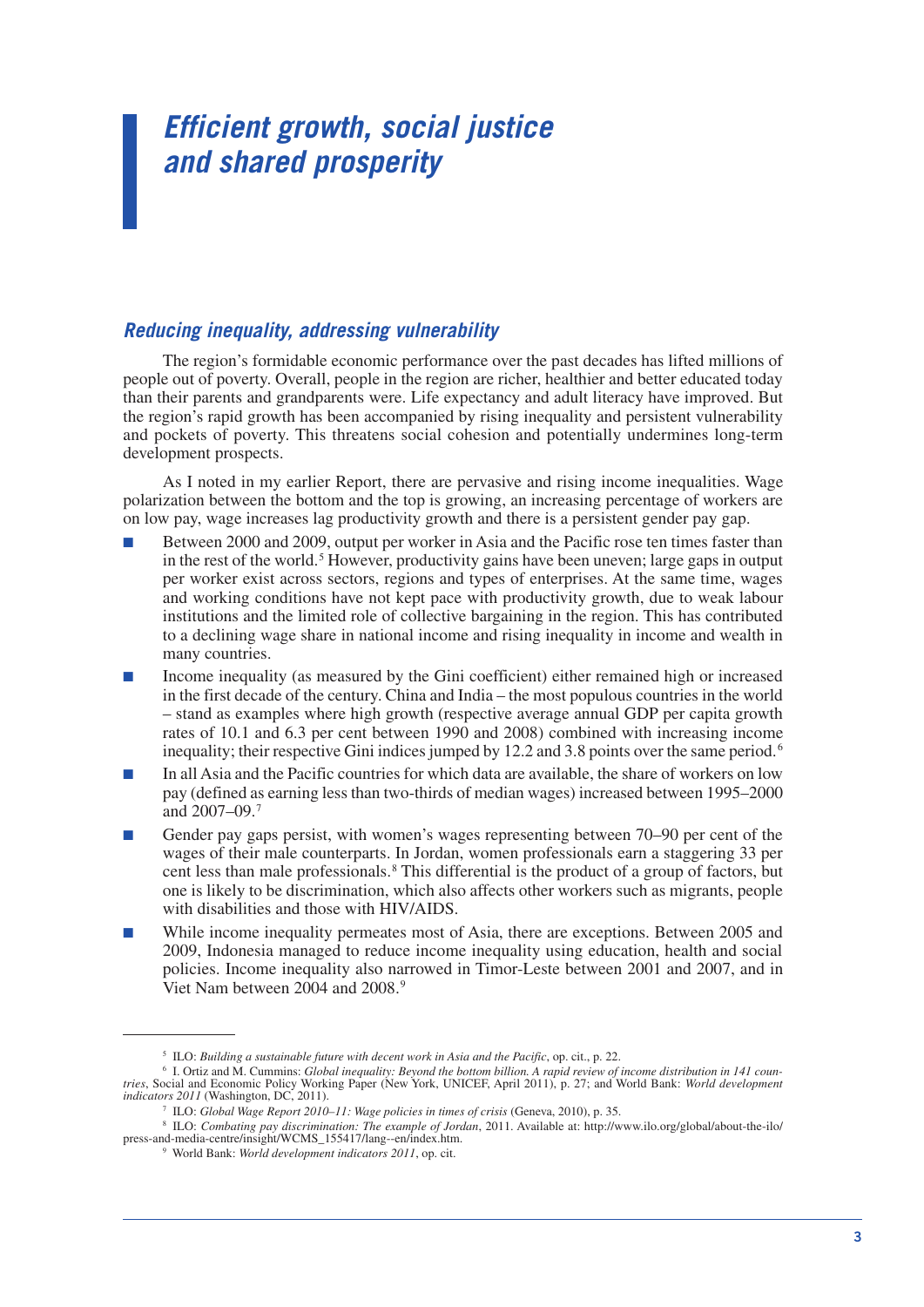The countries of Asia and the Pacific, especially East and South-East Asia, have made huge strides in reducing the proportion and number of workers living in severe poverty,<sup>10</sup> but about half of the region's population remains vulnerable to poverty. The majority of workers are increasingly concentrated in a relatively narrow income band around or just above the US\$2 per day poverty line.<sup>11</sup> This leaves them vulnerable to falling back into poverty in the event of an external economic shock, accident, ill health or family emergency. It also makes them less likely to adopt longer-term patterns of spending and investment – e.g. education, insurance, starting small businesses – that underpin greater personal and national productivity and income.

Vulnerability is not just an issue of income. Asia cannot continue on its successful course without creating more and better jobs and without addressing the social and environmental factors underpinning poverty, which particularly affect women, ethnic minorities, migrants, domestic workers and those without voice and representation.

- About 1.1 billion people (60 per cent of the region's workers) are in vulnerable employment that typically involves poor-quality, low-paid jobs with poor working conditions and intermittent or insecure work arrangements.<sup>12</sup>
- 566 million people are malnourished, 469 million do not have access to safe water and 1.8 billion people have no access to sanitation. Rapid urbanization, growing environmental stress and climate change will exacerbate these problems.<sup>13</sup>
- Female labour force participation in the Middle East is the lowest in the world at 24.8 per cent, compared to a global average of 52.7 per cent.<sup>14</sup>
- An estimated 114 million children were still in work in 2008, 48 million of them in hazardous conditions.15

Even today, as growth returns to pre-crisis levels, the majority of people in some countries do not feel that their standard of living is improving (figure 1). Equally telling is that (outside West Asia) no developing country in the region has made it into the top 20 of Gallup's 2010 well-being index, which evaluates countries by how their populations rate their lives ("thriving", "struggling" or "suffering").16 Fewer than 20 per cent of people in India, Indonesia, Malaysia, the Philippines and Viet Nam rated their lives as "thriving". In Bangladesh, China, Mongolia and Yemen, the figure was less than 15 per cent and in Cambodia, Nepal and Sri Lanka, less than 10 per cent.

Maintaining the momentum of strong growth requires rising, broad-based productivity growth, as well as a more equitable sharing of its benefits. This is not only a matter of supporting social cohesion, it also makes economic sense. A reduction in poverty, inequality and vulnerability through enhanced social protection and other measures would generate more domestic demand as low-income families spend a higher share of their income on consumption. Ensuring that wages keep pace with productivity gains would allow domestic consumption to act as an enhanced engine of growth. Such linkages should sustain a virtuous circle of improved productivity, reduced inequality and sustainable development.

In such an approach, social protection, labour standards and social dialogue are integral to securing a strong, balanced and sustainable future. This highlights why the Decent Work Agenda is more critical than ever.

<sup>10</sup> United Nations: *The Millennium Development Goals Report 2010* (New York, 2010), pp. 6–11; and ILO: *Building a sus‑ tainable future with decent work in Asia and the Pacific*, op. cit., pp. 21–22.

<sup>11</sup> A. Bauer: *Social inclusiveness in Southeast Asia: How does inclusive growth matter?* Paper presented at the Experts' Meeting on Social Cohesion in Southeast Asia on 21 July (Bangkok, 2011).

<sup>12</sup> ILO: *Building a sustainable future with decent work in Asia and the Pacific*, op. cit., p. 4.

<sup>13</sup> UNESCAP, ADB and UNDP: *Paths to 2015: MDG priorities in Asia and the Pacific: Asia–Pacific MDG Report 2010–11*  (Bangkok, 2010), pp. 8,15.

<sup>14</sup> ILO: *Global employment trends 2011: The challenge of a jobs recovery* (Geneva, 2011), table A8.

<sup>&</sup>lt;sup>15</sup> ILO: *Accelerating action against child labour*, Report of the Director-General, International Labour Conference, 99th Session (Geneva, 2010), p. 10.

<sup>16</sup> J. Ray: *High wellbeing eludes the masses in most countries worldwide* (Washington, DC, Gallup, 2011). Available at: http:// www.gallup.com/poll/147167/high-wellbeing-eludes-masses-countries-worldwide.aspx.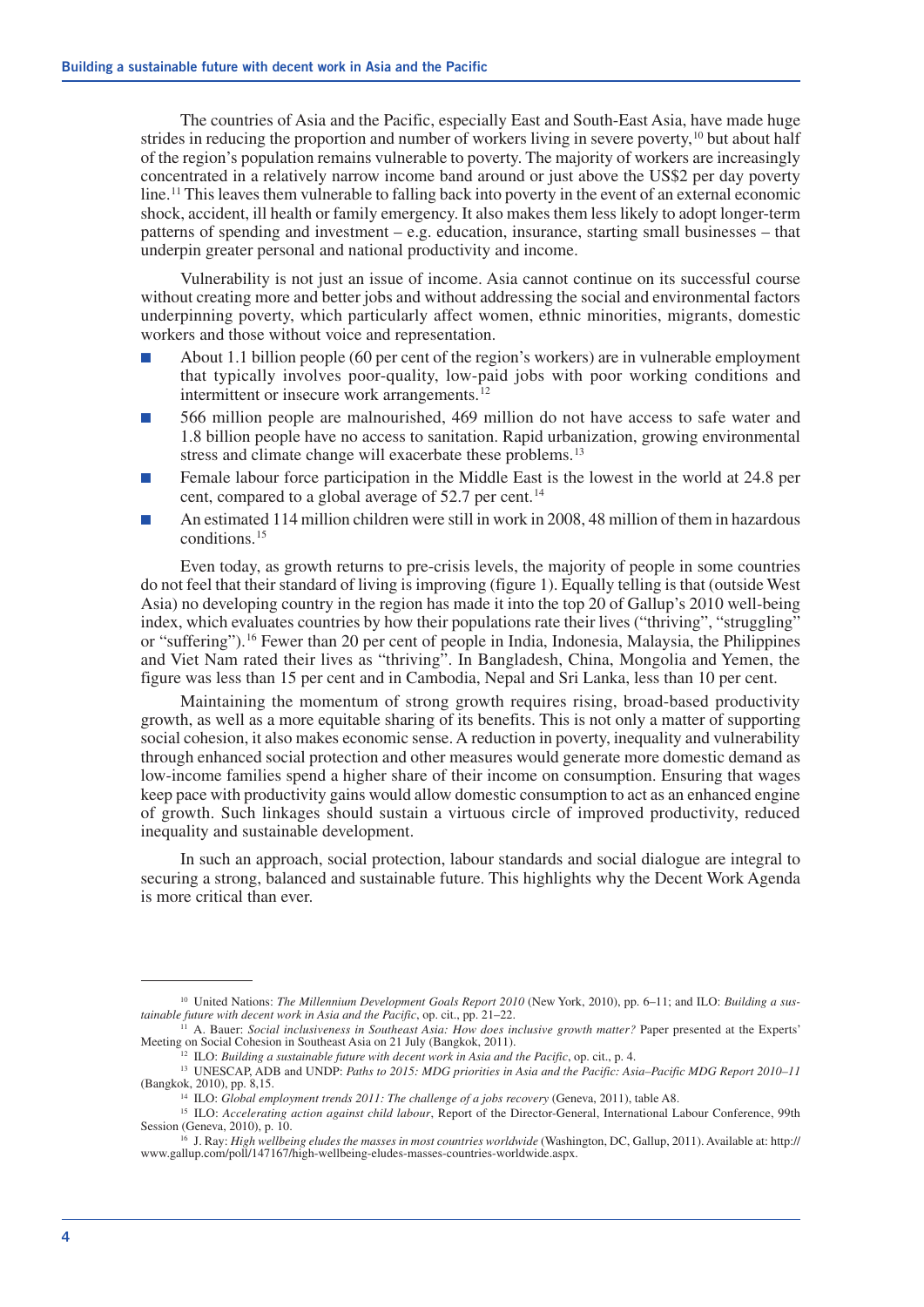

**Figure 1. High growth is leaving many behind**

Sources: Gallup World Poll; and IMF: World Economic Outlook Database (April 2011).

#### *Social protection: Promoting efficient growth by investing in people*

Social protection is an investment in both human capital and social and economic development. For States and their peoples, social protection is not just a question of entitlement and social responsibility, but a matter of rights. As Ms Noeleen Heyzer, UN Under-Secretary General and ESCAP Executive Secretary, told the Ministerial Segment of the 67th ESCAP Commission Session, "it is a social contract with people".17 This notion was also echoed by Ms Rima Khalaf, ESCWA Executive Secretary, during the 100th Session of the International Labour Conference.18

Of course, such investments could be facilitated by rapid economic growth, as has been widely experienced in the Asia–Pacific region in recent years (notwithstanding the period of economic crisis). The region has the potential to lead the world in balanced, sustainable development by strengthening the social dimension of this impressive growth and making social protection a mainstay of national development policies.

All countries should focus on building a social protection floor on the basis of a minimum universal entitlement to social security within a context of fiscal sustainability and as part of strategies for sustainable growth, prosperity and human security. The social security provisions and benefits of this floor would vary from country to country but would generally include basic health care and measures to ensure income security for households with children, the working age population, the elderly and the disabled. Building a social protection floor could strengthen social cohesion and support gender equality. It is also a powerful instrument for discouraging child labour and encouraging school enrolment.

Social protection also fortifies both societies and individuals against dangerously destabilizing economic shocks, acting as an economic stabilizer that buffers against falling incomes and consumption (as was seen during the 2008–09 economic downturn). Moreover (and this is

<sup>17</sup> UNESCAP press release: *Asia–Pacific governments agree on the need for universal basic social protection as a "staircase" out of poverty and exclusion*, 23 May (Bangkok, 2011). Available at: http://www.unescap.org/unis/press/2011/may/g20.asp.

<sup>&</sup>lt;sup>18</sup> See *Provisional Record* No. 23 – Summary reports of panel discussions, Panel 3: "The role of decent work in a fairer, greener and more sustainable globalization", 14 June (Geneva 2011). Available at: http://www.ilo.org/wcmsp5/groups/public/@ed\_ norm/@relconf/documents/meetingdocument/wcms\_157819.pdf.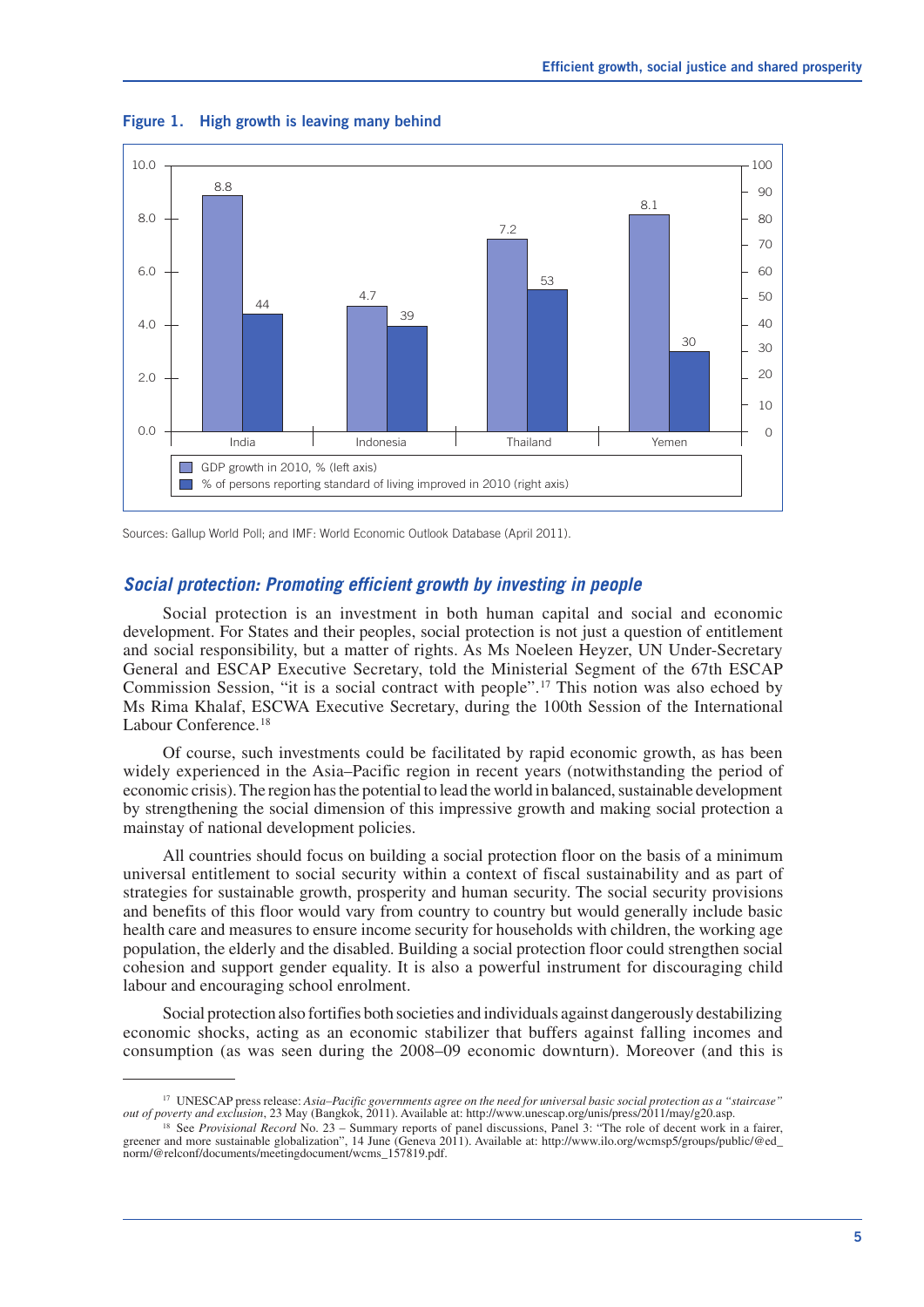especially important in the context of the region's massive transformation), social protection can enhance growth by empowering individuals to seize opportunities that arise in changing markets, so facilitating adjustment to structural change.

Asian countries have tended to spend less than other regions on social protection. Measured as a percentage of GDP, the public health and social security spending of Asia and the Pacific (excluding West Asia) is low – an estimated 5.3 per cent, compared with 10.2 per cent in Latin America and the Caribbean.19 In the Arab States, the figure is higher at 10.2 per cent of GDP, although there have been some concerns about the fragmentation and efficiency of their social protection systems. Furthermore, migrant workers remain largely excluded from social protection schemes.

The low levels of public spending in Asia often stem from the enduring perception that universal protection is unaffordable. There is evidence to show that this is not the case if it is well designed, specifically targets those in need and is introduced in stages.

- In India, a basic social protection package for more than 300 million informal economy workers could be provided for less than 0.5 per cent of GDP.<sup>20</sup>
- In the 49 least developed countries, a social protection floor providing a minimum level of income security for children, poor workers and older women and men – would cost about 8.7 per cent of the countries' combined GDP; this would be manageable if implemented gradually.<sup>21</sup>
- The ILO and other UN agencies are conducting Assessment Based National Dialogue exercises that seek to identify policy gaps, provide recommendations for the establishment of a social protection floor, and calculate the additional cost of introducing the floor in several countries in Asia and the Pacific. In Viet Nam the results show that an additional 2 per cent of GDP would be needed.

The message is that countries should start investing more heavily in social protection today, as emphasized in my Report to the 100th Session of the International Labour Conference.<sup>22</sup>

Many countries in the region have already made significant progress in extending social protection through both contributory and non-contributory schemes.

- Thailand now provides almost universal access to basic health care.
- The Indonesian and Vietnamese Governments have managed to extend health care to the poorest groups through non-contributory schemes.
- Insurance-based schemes are also on the rise, from pensions and health insurance in China and Jordan to unemployment benefits in Bahrain and Viet Nam.
- The Kingdom of Saudi Arabia is now introducing an unemployment insurance scheme and an unemployment assistance scheme for Saudi nationals and is considering the establishment of a provident fund scheme for migrant workers.

Meanwhile, public works schemes in countries such as Indonesia, Nepal, Pakistan and Timor-Leste have provided examples of self-targeting assistance that not only generate basic employment but also support important infrastructure improvements. This has had a direct and positive impact on poverty alleviation and local economic development.

It is vital to build upon these initiatives and support the gradual introduction and extension of a social protection floor across the entire Asia–Pacific region. In the developing countries of Asia the main challenges include securing sufficient public funds for health and social security in a fiscally sustainable way. Innovative programmes are needed that respond to current weaknesses in tax collection, including the limited tax base that has resulted from large informal economies

<sup>&</sup>lt;sup>19</sup> ILO: *World Social Security Report 2010–11: Providing coverage in times of crisis and beyond (Geneva, 2010), table 8.1, p. 81.* 

<sup>&</sup>lt;sup>20</sup> *The challenge of employment in India: An informal economy perspective*, National Commission for Enterprises in the Unorganised Sector, Vol. 1 (New Delhi, 2009).

<sup>&</sup>lt;sup>21</sup> ILO: *Can low-income countries afford basic social security?* Social Security Policy Briefings Paper No. 3 (Geneva, 2010).

<sup>22</sup> ILO: *A new era of social justice*, p. 34.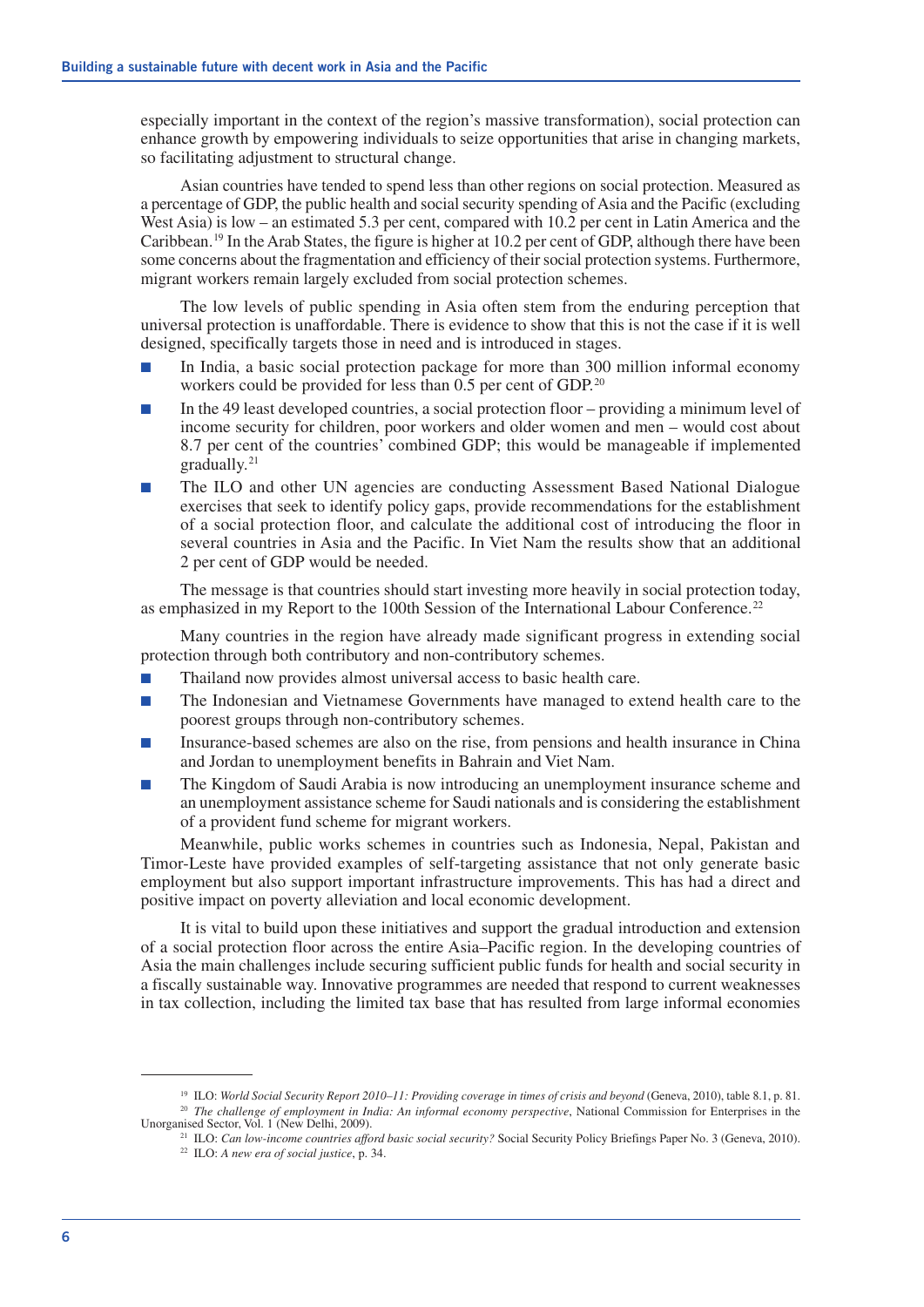that constrain income redistribution.<sup>23</sup> In West Asia, where social spending is typically far higher, the challenge is more often one of improving the coherence, coverage and efficiency of fragmented social protection systems.

In the coming years, the region's ability to progressively guarantee a minimum level of protection and well-being for all citizens will be a critical factor in securing its overall prosperity. National and regional political commitment to reinforcing the social components of development in Asia and the Pacific must be strengthened as a matter of priority.

#### *Promoting inclusive labour markets that meet international standards*

Upholding fundamental principles and rights at work provides a basic framework for market forces to operate efficiently and fairly. It ensures that the benefits of the region's economic transformation are shared broadly. However, progress in the ratification of labour standards has been modest, and in some cases is even in retreat. Backsliding threatens rights in a number of areas including forced labour, bonded labour, human trafficking, discrimination, freedom to organize and collective bargaining.

- Globally, ILO member States have on average ratified 42 Conventions, while member States in Asia and the Pacific have ratified 21 and Arab States 26.<sup>24</sup>
- Worldwide, more than 73 per cent of ILO member States have already ratified the eight fundamental Conventions, compared with less than one-third in Asia and the Pacific and less than one-fifth of the Arab States.

As noted earlier, even before the economic crisis we could see that without freedom of association and the right to collective bargaining, wage growth tended not to match average productivity growth. Income inequality is on the rise in many countries in the region, and this is at least partially the result of persistent informality and inadequate access to training and skills development. In addition, persistent and often widespread discrimination, forced labour and child labour (including its worst forms) are not only a waste of human resources and productivity (now and in the future) but are also a violation of human dignity. It is clear that in Asia and the Pacific, the ratification and effective implementation of the ILO's fundamental Conventions need to be improved if nations are to progress towards more balanced, sustainable growth paths.

In order to secure a better balance between labour market flexibility and employment security – especially pertinent in times of structural change – governments need to pay more attention to, and invest more in, labour law reforms. Social dialogue, including collective bargaining, should be one of the key tools for negotiating and agreeing on labour law reforms and flexibility at the workplace. However, to date, reforms have tended to focus on minimum labour standards and limited attention has been given to strengthening labour relations frameworks. Similarly, in many countries legislators have given insufficient attention to emerging labour market trends such as the growth of precarious work (including temporary employment) and emerging patterns of labour migration. In some instances, these have led to an erosion of working conditions and the gains made in basic labour standards.

A salient constraint on labour governance in the region is the often limited capacity of the social partners. What is more, in many places collective bargaining remains poorly understood and limited in coverage. To some extent this is the result of restrictive labour laws and the lack of respect for international labour standards in some parts of the region. Labour laws are sometimes designed to control unions rather than to provide equal opportunities for labour and management to function and develop harmonious industrial relations. Certainly, in many countries, developing constructive labour relations remains a challenge, as evidenced by the dramatic rise in disputes

<sup>&</sup>lt;sup>23</sup> IMF: "Revenue mobilization in developing countries" (Washington, DC, March 2011).

<sup>&</sup>lt;sup>24</sup> As of August 2011, the 34 member States in Asia and the Pacific (excluding Tuvalu and the Maldives) had ratified 698 Conventions in total and the Arab States 282. Since 2006, member States in Asia and the Pacific (excluding Tuvalu and the Maldives) and the Arab States have ratified an average of just two new Conventions each. See ILO-APPLIS: http://webfusion.ilo.org/public/db/ standards/normes/appl/index.cfm.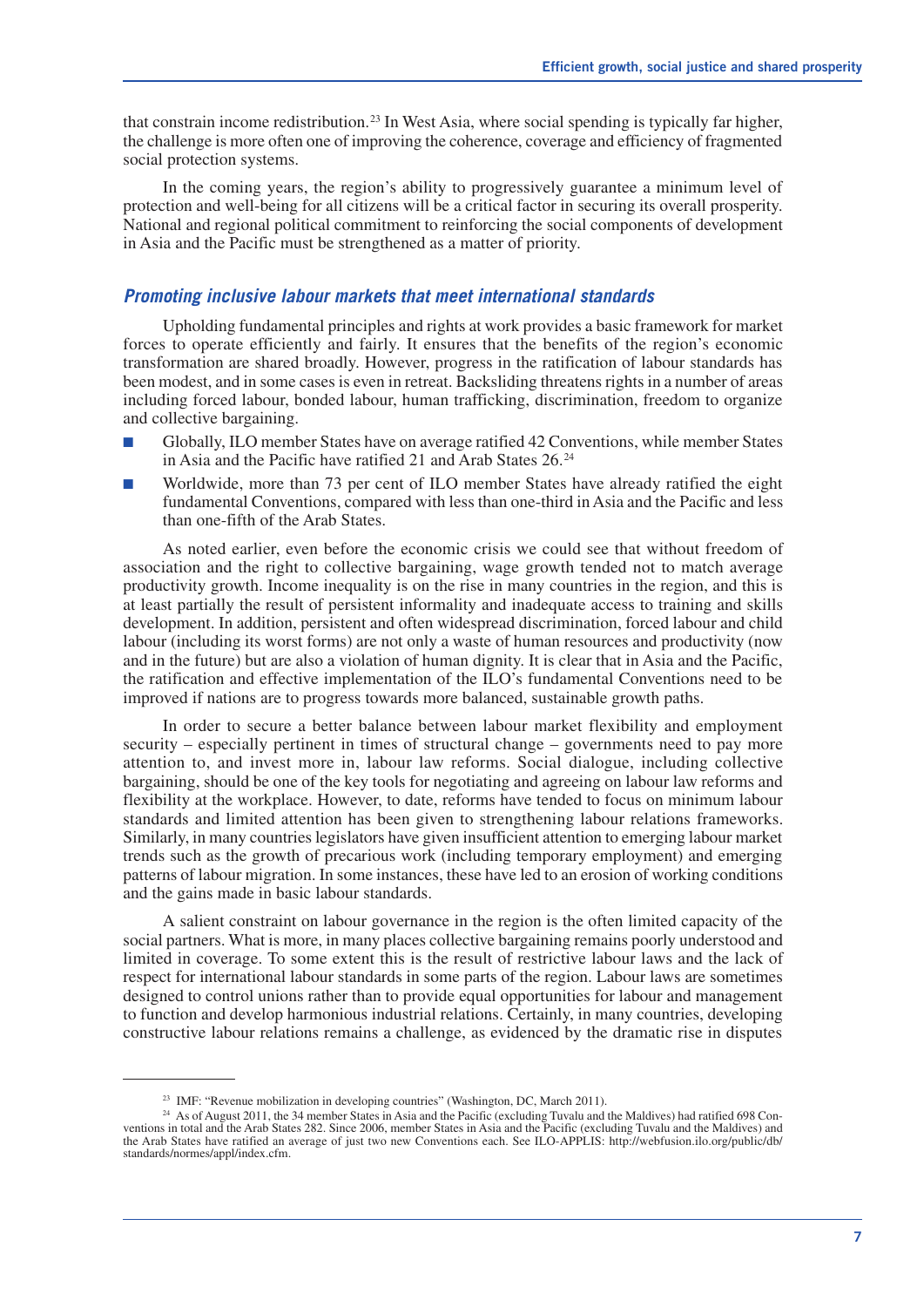(both individual and collective)<sup>25</sup> stemming from tensions between rapidly changing labour market and workplace conditions and the slow pace of reforms – in labour laws, dispute settlement mechanisms and industrial relations systems – to cope with new economic conditions.26

In the field of labour administration, poor resourcing and large and growing informal economies are posing formidable challenges to labour inspection and the safeguarding of the rights to associate and bargain freely. The countries of Asia and the Pacific need to strengthen these systems and revisit wage policy if they are to rebalance export-led development towards greater domestic demand and support socially sustainable growth.

Addressing these long-standing decent work deficits requires greater emphasis on strengthening labour market institutions, to ensure inclusive and equitable growth. In West Asia, these deficits, which helped to fuel recent unrest and political upheavals, have underscored the need for reform. Moreover, throughout the whole region, an expanding and educated middle class will continue to demand stronger labour market institutions in line with enhanced governance structures that give them a greater say in shaping their futures. They will call for increased opportunities for representation in deciding policies that affect their careers, earnings and wellbeing. They will want effective governments that eliminate corruption and enforce a regulatory framework conducive to enterprise development, job creation and respect for labour rights.

#### *Supporting job-rich growth*

Between 2010 and 2020, Asia and the Pacific needs to generate more than 213 million jobs to keep pace with its expanding labour force. That is in addition to those required by the 94 million people currently unemployed.<sup>27</sup> But the greater and even more critical task is not the mere creation of sufficient jobs but rather to intensify the generation of quality jobs that provide decent wages and working conditions. This is a daunting challenge requiring innovative and integrated policy responses.

The challenge of productive employment creation predates the economic and social crisis of 2008–09. In many economies in the region the rate of employment creation declined in the decade prior to the crisis, compared to earlier decades. This was true even in countries such as China and India which experienced exceptionally high economic growth rates. This decline slowed progress in poverty reduction and undermined the equitable distribution of the benefits of growth.

As emphasized above, quality employment is just as important as the creation of employment itself. The quality of employment, underpinned by rising and broad-based productivity growth, determines the quality of lives and ultimately the quality of societies. The creation of quality jobs, and with them decent work, is a key ingredient of Asia's future competitiveness and shared prosperity. Without enhancing productivity (and through it employment quality), low-income countries cannot improve competitiveness and efficiency to reach middle-income status and middle-income countries cannot diversify production to move up the value chain.

Even for developed economies, improving employment quality is critical. When presenting his 2010 budget, Singapore's Finance Minister Mr Tharman Shanmugaratnam said that their priority during last year's global crisis was keeping jobs and that their priority must now be to improve the quality of jobs.<sup>28</sup> This statement recognizes the importance of decent work – and the related gains in employment quality – in improving the country's long-term growth potential and competitive global position.

<sup>&</sup>lt;sup>25</sup> According to the National Bureau of Statistics of China: *China Statistical Yearbook 2010* (Beijing, 2010), the number of labour disputes rose from 25,424 in 2007 to 33,084 in 2008 and 83,709 in 2009. Viet Nam had 336 strikes (many of them wildcat stoppages) in the first four months of 2011, which means that the country is on course to beat the 2008 record of 762. See Bloomberg Businessweek: "Vietnam's Labor Unrest", 23 June 2011. Available at: http://www.businessweek.com/magazine/content/11\_27/b4235 015577710.htm. 26 ILO: *Building a sustainable future with decent work in Asia and the Pacific*, op. cit., p. 94.

<sup>&</sup>lt;sup>27</sup> Estimates based on ILO: *Trends econometric models*, October 2010; and ILO: Economically Active Population Estimates and Projections, fifth edition, revision 2009.

 $28$  T. Shanmugaratnam: "Towards an advanced economy: Superior skills, quality jobs, higher incomes". Budget speech 2010, *Straits Times*. Available at: http://www.straitstimes.com/STI/STIMEDIA/pdf/20100222/2010BUDGETSTATEMENT.pdf.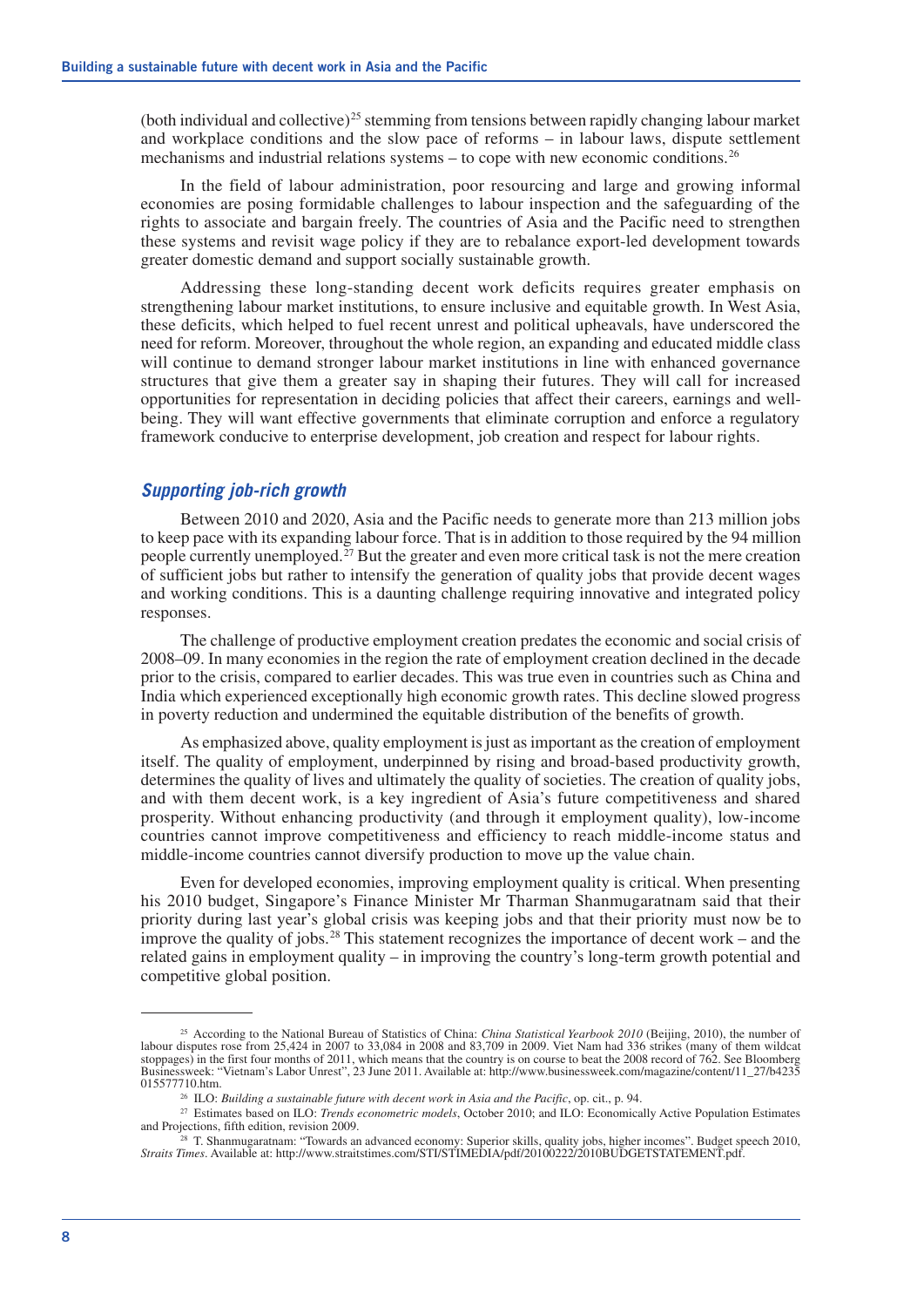

**Figure 2. Informal employment is a way of life for most workers in Asia**

Source: ILO: *Statistical update on employment in the informal economy* (Geneva, June 2011), table 1, p. 3, available at: http:// laborsta.ilo.org/sti/DATA\_FILES/20110610\_Informal\_Economy.pdf.

In the same vein, King Abdullah of Jordan has made a commitment to build the best future for Jordanian citizens and provide a decent living for all and ensure social justice through fair distribution of development gains.<sup>29</sup>

However, as I noted in my previous Report, the majority of working women and men in the region still earn their living through self-employment or helping family members. Often this is out of necessity rather than choice. Informal employment remains a major, and in some cases dominant, form of employment (figure 2). Workers in such jobs typically lack legal or social protection and are unlikely to have representation or a voice in the workplace. Women are more likely than men to be in vulnerable or informal employment. Many find themselves in the sectors most vulnerable to economic and other external shocks. The persistence of this kind of low-productivity and lowwage employment restricts productivity improvements and the growth of domestic demand, which in turn inhibits the growth of a virtuous cycle of rising productivity, wages and demand.

One reason for this trend is that economic growth priorities have too often not been balanced with social and employment objectives. Policy-makers in the region expected strong growth to automatically produce sufficient employment opportunities for their citizens. In many cases, however, this assumption was wrong. If countries are to foster greater productive employment growth they need to find ways in which development strategies and macroeconomic and structural policies are harnessed and coordinated with the explicit goal of job creation.

Another reason is that developing Asia's labour productivity has grown very fast but still remains far behind levels in developed economies. Productivity increases have also been uneven, as shown by large gaps in output per worker across different sectors (figure 3). In most economies of Asia and the Pacific, productivity growth during the past decade was driven heavily by industry and a few high-end service sectors. As a result, in Thailand, output per worker in the industrial sector in 2009 was around 1.9 times higher than in the services sector and more than 12 times

<sup>&</sup>lt;sup>29</sup> King Abdullah II of Jordan: *Our last best chance: The pursuit of peace in a time of peril* (Amman, 2011).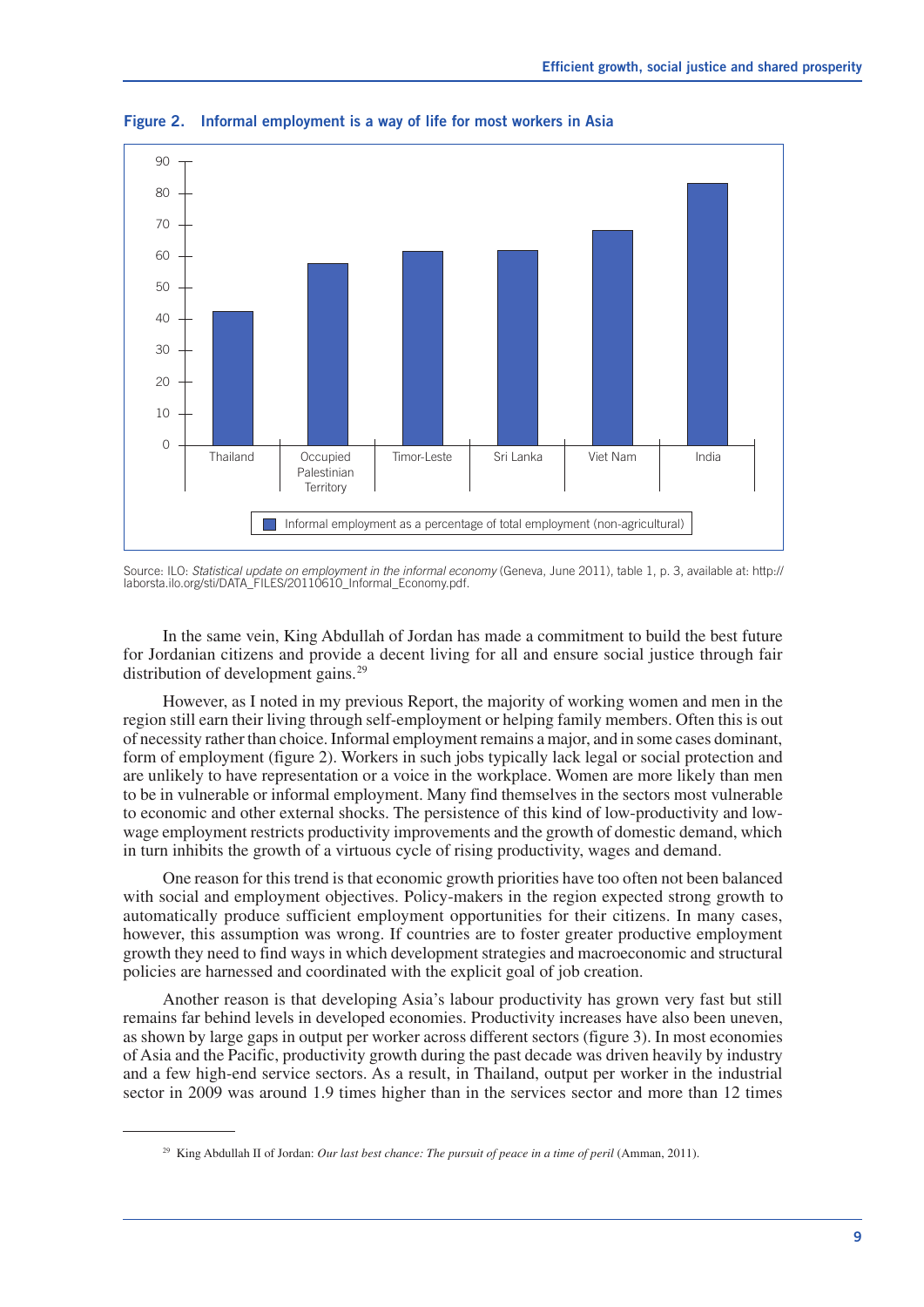

**Figure 3. Large gaps in productivity across sectors**

Note: Real output per worker by sector in 2009 (constant 2000 US\$).

Sources: ILO calculation based on employment data from national statistical offices and GDP data from the World Bank: *World development indicators 2011*.

higher than in the agriculture sector. Similarly, in Indonesia, Pakistan, the Philippines and Viet Nam, productivity in agriculture lags far behind industry. The uneven growth in labour productivity has led to rising income inequality and heightened social tensions as rising food prices have amplified the gap between rich and poor. A greater focus on more balanced productivity growth with respect for rights at work can promote a more inclusive growth model that is ultimately more sustainable on both economic and social grounds.

Clearly, the starting point for more quality jobs is greater labour productivity. Gains in productivity can lead to higher wages (without adding to inflationary pressures), better working conditions and greater investment in human resources. But ensuring this linkage occurs requires strong labour market institutions, underpinned by effective tripartite dialogue between workers' and employers' organizations and governments and effective collective bargaining practices at workplaces. Working conditions too can make an important contribution to the quality of employment and overall productivity; occupational accidents and illnesses affect both the lives of individual workers and productivity.

The challenges of boosting productivity and improving employment quality are perhaps nowhere more acute than in agriculture, which remains the predominant source of employment for vast swathes of workers. The difference between agriculture's modest contribution to output and its strong contribution to employment underscores the substantial productivity gaps between it and other sectors. Increased investment in agriculture, agro-industries and rural enterprises is thus crucial in advancing decent work, reducing poverty and narrowing the growing rural–urban divide. In the coming decade projected increases in demand for food and other agro-related products and the potential for more extreme weather events to reduce food supplies could add to inflationary pressures. These factors are likely to increase the near-to-medium-term risk to food security and livelihoods. Boosting agricultural productivity in the region could exert vital downward pressures on food prices and improve rural incomes.

The services sector is already the leading driver of job creation in Asia and the Pacific and this is likely to increase as the region's middle classes expand and domestic demand increases. However, too many of these jobs have been created in the expanding urban informal sector, ranging from informal wage workers to street vendors to (often migrant) domestic workers. If countries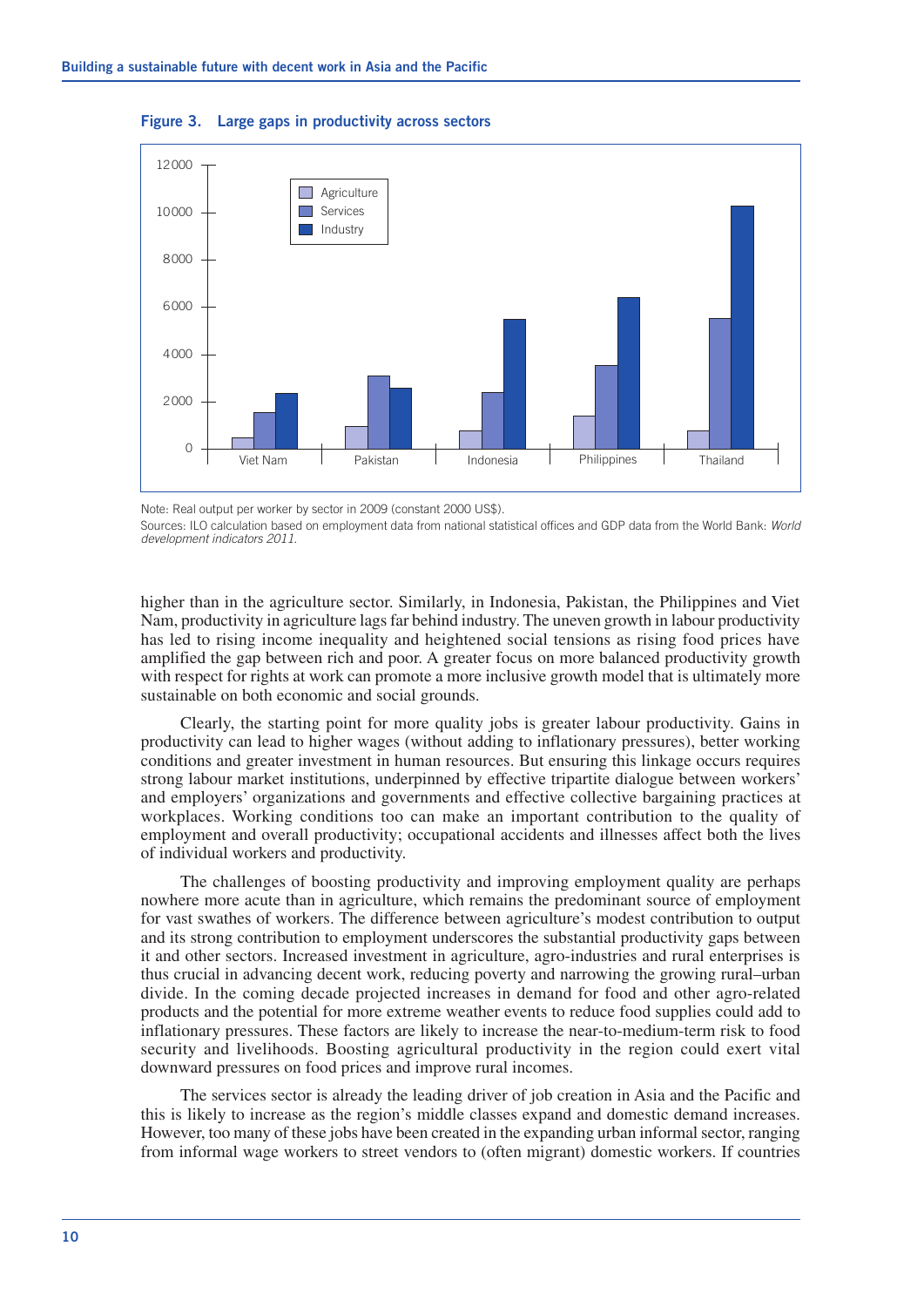want to make sure that rebalancing their economies goes hand in hand with improved job quality, they must pay particular attention to labour productivity and the quality of jobs created in the services sector.

#### *Creating jobs for young people today while preparing for tomorrow's ageing workforce*

As quality of employment defines the quality of a society, so the future of a society is determined by the employment of its young workers.<sup>30</sup> Youth unemployment is one of the most pressing issues confronting the region today. Unemployment among young women and men is on average three times higher than that of adults. The root causes of the youth employment challenge vary. In some cases, particularly in South Asia, they are tied to low enrolment in education and persistent child labour. In many countries, it is graduate unemployment that is particularly acute.

- In the Arab region, youth unemployment is extremely high, at  $27.2$  per cent in  $2010$ <sup>31</sup>. The average unemployment rate of 41.5 per cent was even worse for young women whose labour market participation was already much lower than elsewhere in the world.
- Even where young people have jobs, working conditions are very poor and wages low. There is little social protection, they often lack secure contracts and their representation and voice are usually weak or non-existent.
- Youth unemployment is also high in Hong Kong (China), Indonesia, New Zealand, the Philippines and Sri Lanka.<sup>32</sup>

How governments address the youth employment challenge will determine whether their economies sustain growth or stall due to the loss of the talent, creativity and energy of their young people. Creating sufficient decent work for young women and men is also critical to strengthening social cohesion and political stability.

We must rise to this challenge. As Dr Susilo Bambang Yudhoyono, President of the Republic of Indonesia, told the 100th Session of the International Labour Conference, it was necessary to work together to prevent the increasing unemployment among young people and that coherent policies were needed, as well as investing more in sectors that generate jobs for youths.<sup>33</sup>

Aside from pre-emptive policies to keep children out of work and in education for longer, addressing the youth employment challenge also requires smart education and skills policies that recognize the demands of enterprises. Employers have a key role to play since they are well placed to articulate these demands.

A range of measures can be adopted to smooth the school-to-work transition for young people, depending on the specific causes of youth unemployment in individual countries. These include better labour market information, job search assistance and employment services, as well as an expansion of opportunities for apprenticeships and other forms of on-the-job training.<sup>34</sup> Policies that support a macroeconomic environment of robust and sustainable economic growth, coupled with investment in strategic sectors with high employment potential, will leave countries in Asia better placed to take full advantage of the economic and social potential of their future workforce.

Looking ahead, rapid growth in the youth labour force is expected to put tremendous pressure on some low- and middle-income countries, which will need to create jobs for a large number of new labour market entrants over the coming decade (figure 4). With the right mix of investment, industrial, education and training policies, among others, they can reap a demographic dividend.

<sup>30</sup> Youth refers to the population aged 15–24.

<sup>31</sup> ILO: *Trends econometric models*, October 2010.

<sup>32</sup> ILO: *Asia–Pacific labour market update* (Bangkok, April 2011), p. 4. Available at: http://www.ilo.org/wcmsp5/groups/ public/---asia/---ro-bangkok/documents/publication/wcms\_154215.pdf.

<sup>33</sup> ILO: "Indonesian President calls for Global Coalition for Youth Employment", ILO Press Release, 14 June 2011 (Geneva). Available at: http://www.ilo.org/ilc/ILCSessions/100thSession/media-centre/press-releases/WCMS\_157666/lang--en/index.htm.

<sup>34</sup> ILO: *Labour and social trends in ASEAN 2007: Integration, challenges and opportunities* (Bangkok, 2007), p. 30.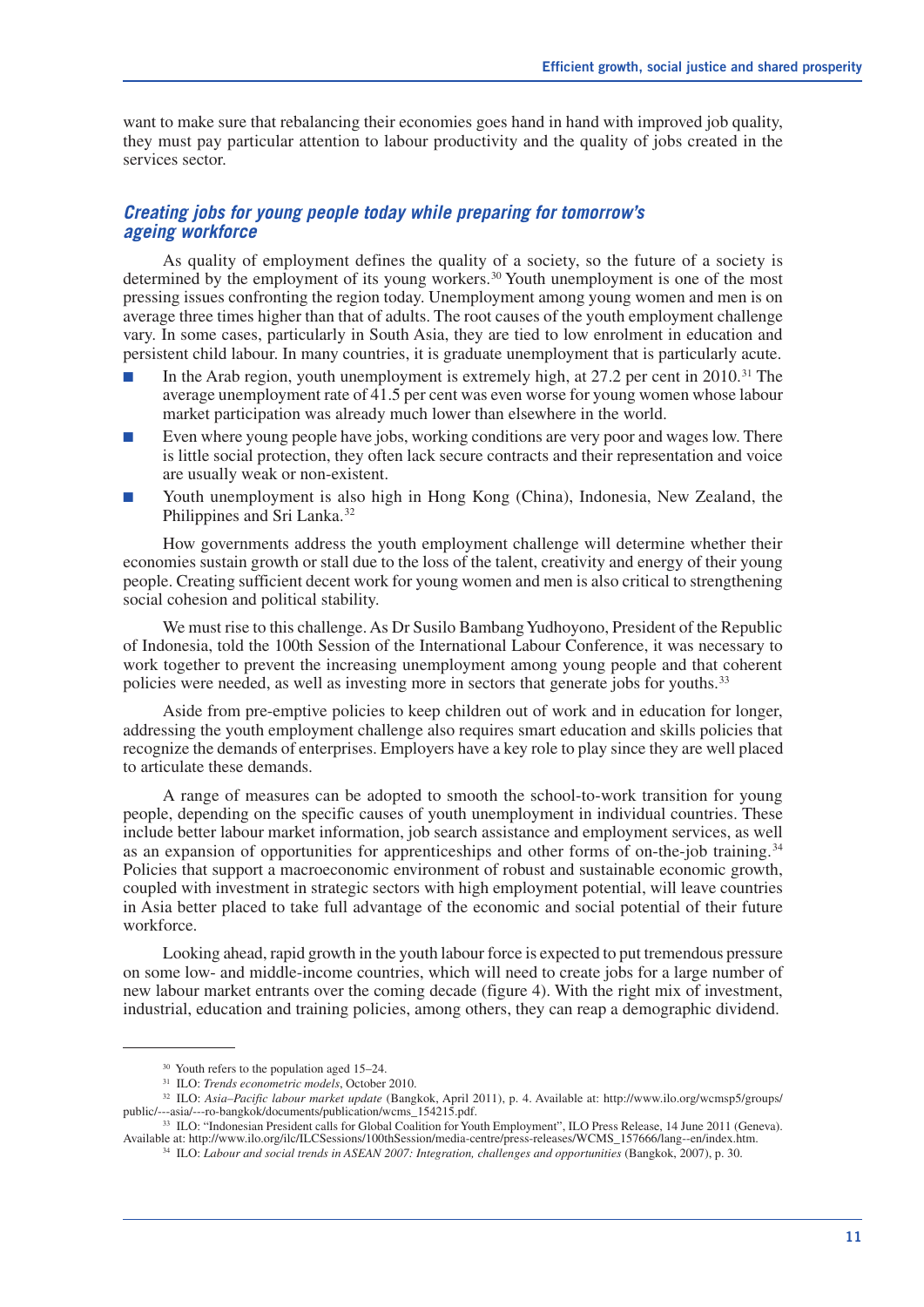

**Figure 4. While some countries begin to age, others prepare for an explosion in young workers**

Source: ILO: Economically active population estimates and projections (fifth edition, revision 2009).

On the other hand, East Asia and some of the more developed economies of South-East Asia are ageing rapidly. They face the challenge of getting "old" before they get "rich". These countries need to strengthen social protection to support their "greying" population, undertake structural change to move away from labour-intensive industries to more knowledge-based ones and address labour shortages through increased levels of female labour force participation and lifelong learning. Attention should also be given to addressing labour shortages through appropriate migration policies.

#### *Unlocking the potential of SMEs*

In my previous Report, I stressed that the move to more balanced and sustainable development will require harnessing the full potential of technology, innovation and, critically, entrepreneurship.<sup>35</sup> With better access to finance and skilled labour and through stronger linkages with large firms, micro- and small and medium-sized enterprises (MSMEs and SMEs) in the private sector (including rapidly expanding cooperatives and similar organizations), could be the engine of growth and job creation as they seize opportunities arising from growing domestic demand and deepening regional integration.

Across Asia and the Pacific, MSMEs greatly outnumber large enterprises in both number and the share of the labour force they employ. But the majority of MSMEs in low- and middleincome countries operate in the informal economy and their needs are often overlooked by policymakers and regulators. They often lack access to finance, training opportunities and other support. Unsurprisingly, their productivity considerably lags that of large enterprises. Prioritizing MSMEs in policy-making and helping them move from survival to sustainability is essential to increase the productivity of the overall economy and to roll back informality.

Limited access to finance is a key constraint to the formation and growth of businesses in developing economies. While the microfinance revolution has helped micro-enterprises find

<sup>35</sup> ILO: *Building a sustainable future with decent work in Asia and the Pacific*, op. cit., p. 26.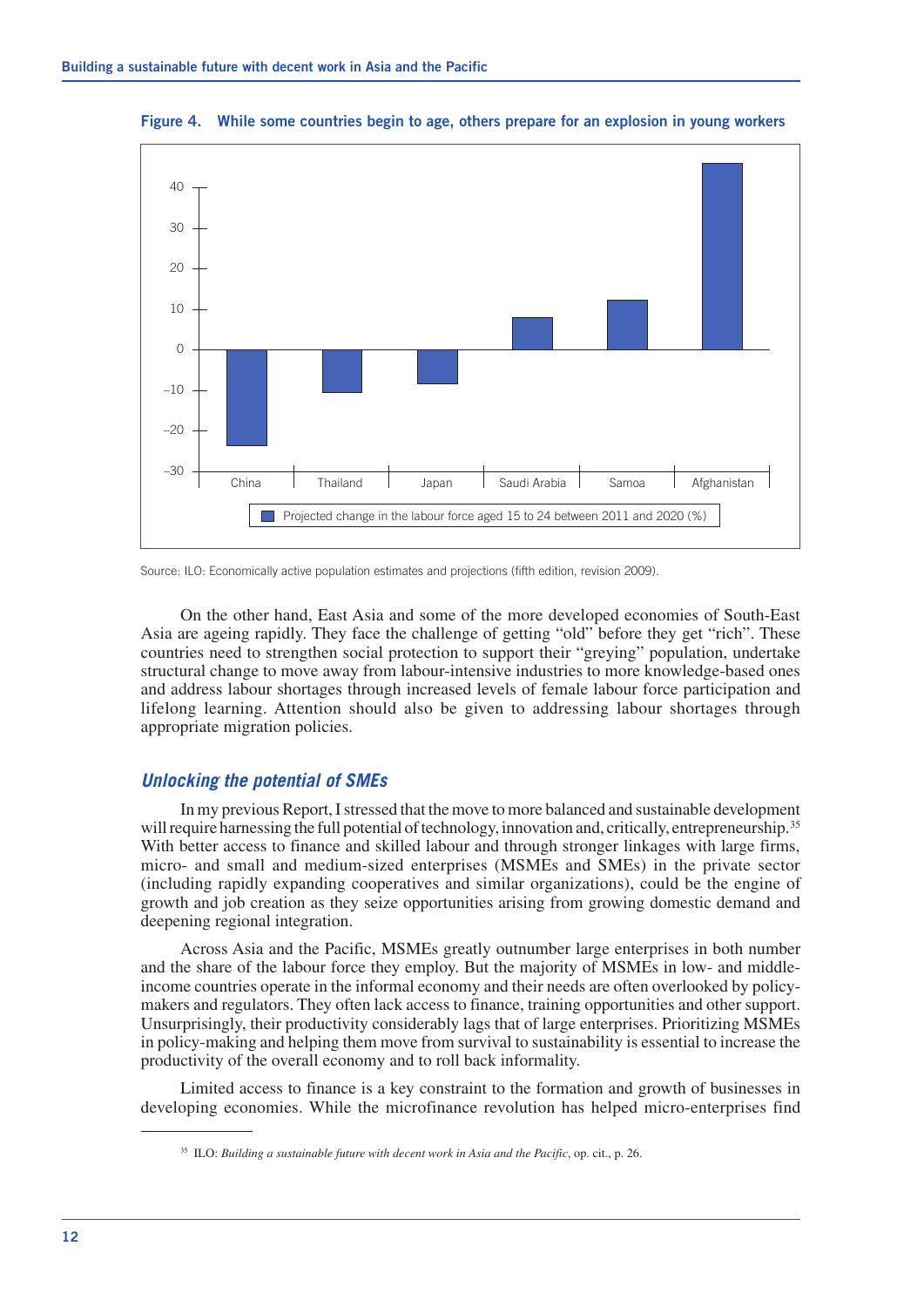

#### **Figure 5. Number of newly registered limited liability companies per 1,000 working-age population (aged 15–64) in 2008**

Source: World Bank Group Enterprise Snapshots 2010.

credit, the finance requirements of SMEs are often too big for microfinance providers, while banking sectors are geared heavily towards larger firms. This has led to the emergence of the so-called "missing middle" in some developing economies, where employment is dominated by micro-enterprises and contributing family workers and the contribution from SMEs is usually very small. This is in stark contrast to high-income nations where SMEs account for the bulk of employment.<sup>36</sup> This contributes to inequality in incomes, opportunities for skills development and formal economy jobs.

To unlock the potential of the small and medium-sized private sector to innovate, expand and create employment, central banks and financial institutions need to increase access to credit.37 This is important for small and, even more so, for medium-sized enterprises which hold the greatest potential to grow and create employment.

Close attention must also be given to the regulatory environment that can enable enterprises to adapt to change, innovate, grow and create productive employment.38 The lack of well-designed, transparent and accountable regulations, coupled with inadequate infrastructure and poor access to markets, often inhibits business creation and growth in the formal economy. As figure 5 indicates, India, Indonesia and Sri Lanka significantly lag behind their high-income peers when it comes to the creation of businesses.

<sup>&</sup>lt;sup>36</sup> The presence of a "missing middle" has been identified in the manufacturing sectors of India and Indonesia. However, in the Philippines, Thailand and Viet Nam the contribution SMEs make to formal economy employment is similar to that observed in high-income economies, though their contribution to GDP is much lower, and there is also a large informal sector that does not exist in high-income economies. See K. Yokota: "Globalization, productivity changes, and missing middle in Indonesia's manufacturing sectors", The International Centre for the Study of East Asian Development, Working Paper Series (Kitakyushu, 2008), Vol. 2008–03; M. Ayyagari, T. Beck and A. Demirgüç-Kunt: "Small and medium enterprises across the globe: A new database", World Bank Policy Research Working Paper No. 3127 (Washington, DC, 2003); and D. Mazumdar: "Small-medium enterprise development in equitable growth and poverty alleviation", paper presented at the Asia and Pacific Forum on Poverty: "Reforming policies and institutions for poverty reduction" (Manila, 2001), available at: http://www.adb.org/poverty/forum/pdf/mazu poverty reduction" (Manila, 2001), available at: http://www.adb.org/poverty/forum/pdf/mazumdar.pdf.<br><sup>37</sup> G. Sziraczki et al.: "Recovery, job quality and policy priorities in developing Asia", in *The global crisis: Causes,* 

*and challenges* (Geneva, ILO, 2011), pp. 47–48.

<sup>38</sup> G. Buckley, J.M. Salazar-Xirinachs and M. Henriques: *The promotion of sustainable enterprises* (Geneva, ILO, 2009).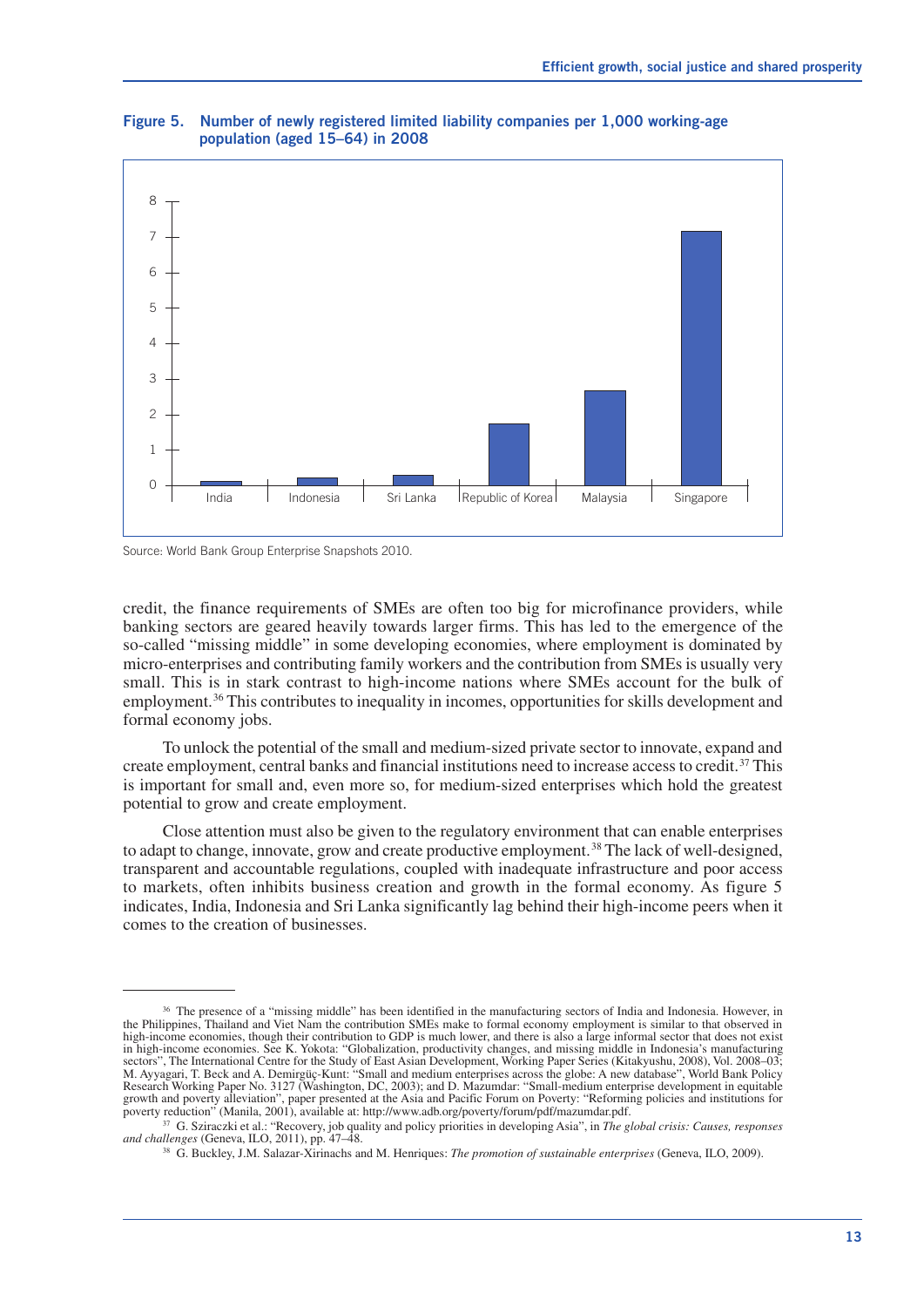Improving business regulations means working closely with the private sector to uncover obstacles to growth and diversification and to determine the necessary interventions while ensuring respect for labour and environmental standards. Recent regulatory reforms in Jordan, the United Arab Emirates and some Pacific Island countries show that efforts pay off in terms of increased competitiveness and employment generation.39

A vigorous business environment requires entrepreneurship, innovation and creativity – especially in times of rapid structural change. Promotion of an entrepreneurial culture must also target young people – especially in countries that have large informal economies and rapidly growing youth labour forces. In addition, entrepreneurship and inclusive growth will be meaningless if the creative potential of Asia's women is not fully utilized. In 2009, only 1 per cent of working women in Asia and the Pacific (excluding West Asia) ran their own businesses with paid employees, which compares with about 3 per cent for males.<sup>40</sup> As stated in my previous Report, Asia needs to go beyond traditional stereotypes of women.

As noted above, governments have a role to play in making the education system relevant and creating policies to nurture technology and new industries. In times of rapid change, the biggest challenge is to identify new skills needs faster and better, so allowing workers to seize new opportunities and enterprises to adapt to new technologies and markets. Connecting training and skills development to the requirements of enterprises and workplaces is critical.<sup>41</sup> Investment in quality education and skills brings many benefits to workers, enterprises and societies, and partnerships that link governments, workers' and employers' organizations and training providers could anchor learning in the world of work.

#### *Green jobs and a just transition*

Climate change is one of the most important long-term issues of our lifetime and could affect every human being on the planet. With more than half the world's population living in Asia and the Pacific, this region arguably has more at stake than any other. $42$ 

Green jobs issues are moving up policy agendas in Asia and the Pacific as governments look for integrated strategies to address the twin challenges of job creation and climate change. Opportunities exist throughout the region for innovative new policies that are both climate smart and support employment growth. This will require the utilization not only of high technology but also the innovative application of traditional skills and processes.43 Opportunities lie not just in the creation of new green jobs but in the greening of existing workplaces.

Low-income, labour-rich countries have as important a role to play as those with more fiscal and social policy space. They can generate green jobs opportunities through private or public investment programmes, particularly in sectors such as water and irrigation management, infrastructure, sustainable buildings and land development.

Recent trends underline this:

- Asia is expected to surpass North America and the European Union as the largest energy consumer. It will therefore be most affected by, and able to affect, trends in energy imports. <sup>44</sup>
- Already millions of livelihoods in the region have been destroyed or are at risk from massive deforestation, loss of biodiversity, soil erosion, water contamination and poor waste management.
- Rising temperatures and extreme weather threaten millions of jobs in agriculture and could undermine future food security, as is the case in Arab States such as Jordan, Saudi Arabia and the Syrian Arab Republic.

<sup>&</sup>lt;sup>39</sup> ILO: *Building a sustainable future with decent work in Asia and the Pacific*, op. cit., pp. 25–26.

<sup>40</sup> ILO and ADB: *Women and labour markets in Asia: Rebalancing for gender equality* (Bangkok, 2011).

<sup>41</sup> World Economic Forum: "Creating jobs in Asia: The entrepreneurship equation", Session summary, World Economic Forum on East Asia, 12–13 June (Jakarta, 2011). Available at: www.weforum.org/node/100251.

<sup>42</sup> ADB: *Asia 2050: Realizing the Asian Century*, op. cit., p. 25.

<sup>43</sup> ILO: *Green jobs programme for Asia and the Pacific*, Background Brief No. 1, Aug. (Bangkok, 2011).

<sup>44</sup> ADB: *Asia 2050: Realizing the Asian Century*, op. cit., p. 71.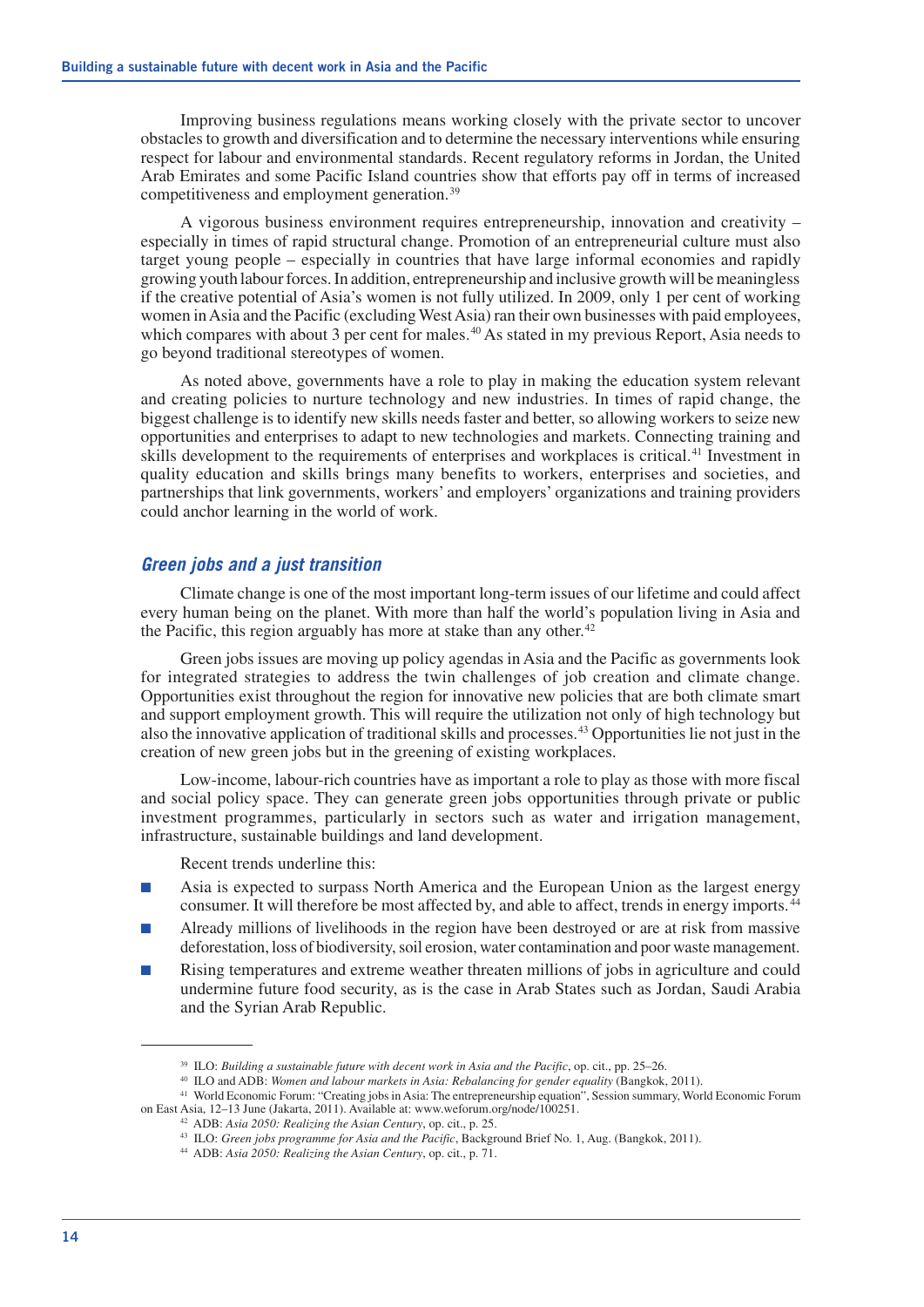Urban centres, where output and jobs are increasingly concentrated, are also under threat from extreme weather, rising sea levels and other hazards. Six out the world's eight largest cities exposed to such dangers are in Asia and the Pacific.

The future competitiveness of Asia and the well-being of its population will depend both on more efficient use of natural resources and winning the global race to a low-carbon future.<sup>45</sup> ILO constituents need to address the opportunities and challenges provided both by climate change itself and by evolving patterns of consumption, production and employment.

This move to a low-carbon, sustainable society must be equitable. In other words, it must be a just transition. Economic and social restructuring will have a deeply felt impact on workers, businesses and communities and the right mix of policies is necessary to share the costs and spread the benefits.46

Social dialogue is a critically important component of this transition.<sup>47</sup> To be able to engage effectively in social dialogue on these issues, constituents will need to be equipped with appropriate tools to foresee shifts in labour markets and skills trends, and assess the employment impact and opportunities created by green policies.

Many workers will require new skills to handle changing technologies and access employment opportunities. SMEs will need assistance to adjust to environmental policies and regulations and position themselves to benefit from incentives. Support for the greening of this sector is likely to create a significant number of green jobs, although new forms of production may bring with them new risks that must not be overlooked.

In conclusion, creating green jobs requires attention be paid to all dimensions of decent work.

#### *People-centred disaster recovery and risk management*

Upgrading the capacity of countries to manage the economic and social consequences of natural disasters should be part of a comprehensive strategy. The devastating tsunami and nuclear disaster in Japan, earthquakes in China and New Zealand and floods in Pakistan, the Philippines and Thailand are a stark reminder of the region's vulnerability. In the last decade, Asia has endured some of its most devastating disasters, in terms of both loss of life and economic damage (see figure  $6$ ).<sup>48</sup>

These disasters have taught us that effective responses require close public-private partnerships and coordination, robust infrastructure, careful planning, targeted social protection measures, livelihood-centred recovery and employment-focused reconstruction. Social partners have an indispensable role to play in enhancing preparedness, recovery and reconstruction. Decent work can help societies "build back" faster and better.

#### *Strengthening regional integration and cooperation*

Stronger regional cooperation creates a tremendous opportunity for the region to show leadership on fairer, more inclusive, sustainable globalization. It offers opportunities to strengthen existing partnerships and develop new ones that can promote decent work and social justice.

One example of the effective application of regional dialogue and partnership has been the collective action taken to mitigate the impact of the 2008–09 global financial crisis on millions of

<sup>45</sup> For more discussions, see World Bank East Asia and Pacific Economic Update 2011, Volume 1: *Securing the present, shaping the future* (Washington, DC, 2011), pp. 57–63.

<sup>46</sup> For details, see ILO: *Building a sustainable future with decent work in Asia and the Pacific*, op. cit., pp. 35–45.

<sup>47</sup> ILO: *Promoting decent work in a green economy* (Geneva, 2011), background note to UNEP: *Towards a green economy: Pathways to sustainable development and poverty eradication* (Geneva, 2011). <sup>48</sup> It is important to note that the region is also prone to "man-made disasters" such as the war in Afghanistan and political

instability and conflict in countries like Pakistan and Myanmar, which have caused the displacement of millions of people who live in poverty and without much protection.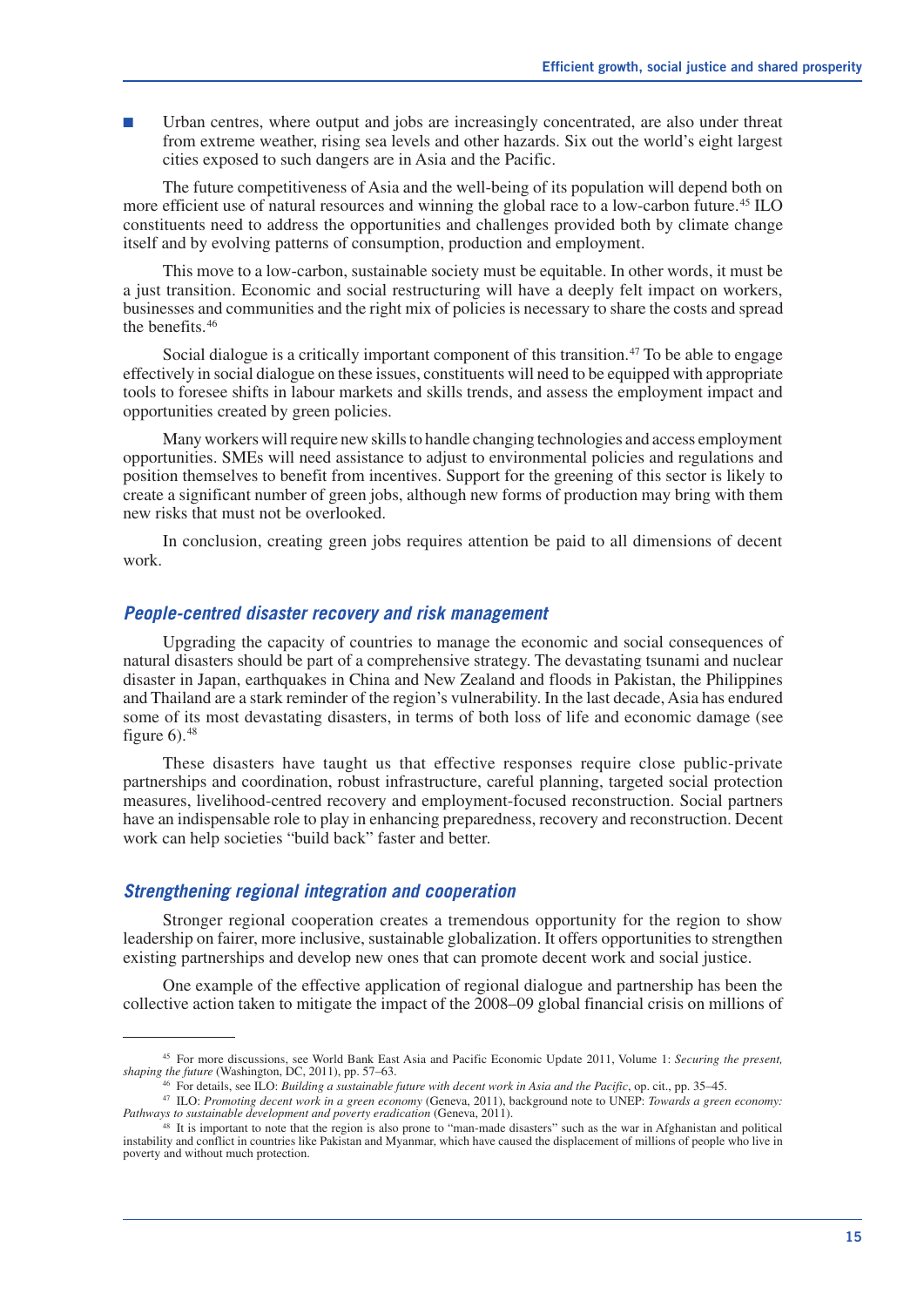

**Figure 6. Recent natural disasters have taken a heavy toll in the region**

Source: WHO Collaborating Centre for Research on the Epidemiology of Disasters (CRED): The International Disaster Database (EM-DAT), available at: www.emdat.be.

Asian workers. ADB President Haruhiko Kuroda called the crisis a "trigger" for Asian regionalism.49 Other examples can be found in the areas of trade, infrastructure, financial stability, labour migration, climate change and food and energy security.

The main driver of integration among the countries of Asia and the Pacific is trade in goods and services. The region has made impressive strides in keeping its borders open to encourage trade, investment and the movement of workers. Open markets can contribute to growth and better employment outcomes if there are complementary actions at the national and regional levels to facilitate adjustment and ensure that the benefits of trade are widely shared. Trade policies, labour market and social protection measures interact closely. The recognition of this interaction can help to ensure that deepening regional integration through trade has significant, positive effects on both growth and employment.50

It is equally important to recall that the 2008 Declaration on Social Justice for a Fair Globalization highlights the importance of internationally recognized labour standards in creating a level playing field in an open trading system: "... the violation of fundamental principles and rights at work cannot be invoked or otherwise used as a legitimate comparative advantage and (…) labour standards should not be used for protectionist trade purposes".<sup>51</sup> The ILO can give useful support to this objective.

There is enormous potential for economic growth and job creation through the reduction of non-tariff trade barriers related to services, logistics and regulations and the development

H. Kuroda: *European and Asian integration: Achievements and challenges*, Opening remarks at the European Commission

<sup>&</sup>lt;sup>50</sup> OECD, ILO, World Bank and WTO: *Seizing the benefits of trade for employment and growth*, Report prepared for submission to the G20 Summit Meeting Seoul, 11–12 November 2010. Available at: www.ilo.org/public/libdoc/jobcrisis/download/g20\_ seoul\_report.pdf.

 ILO: ILO Declaration on Social Justice for a Fair Globalization, adopted by the International Labour Conference at its 97th Session (Geneva, 2008), p. 11. Available at: www.ilo.org/wcmsp5/groups/public/@dgreports/@cabinet/documents/publication / wcms\_099766.pdf.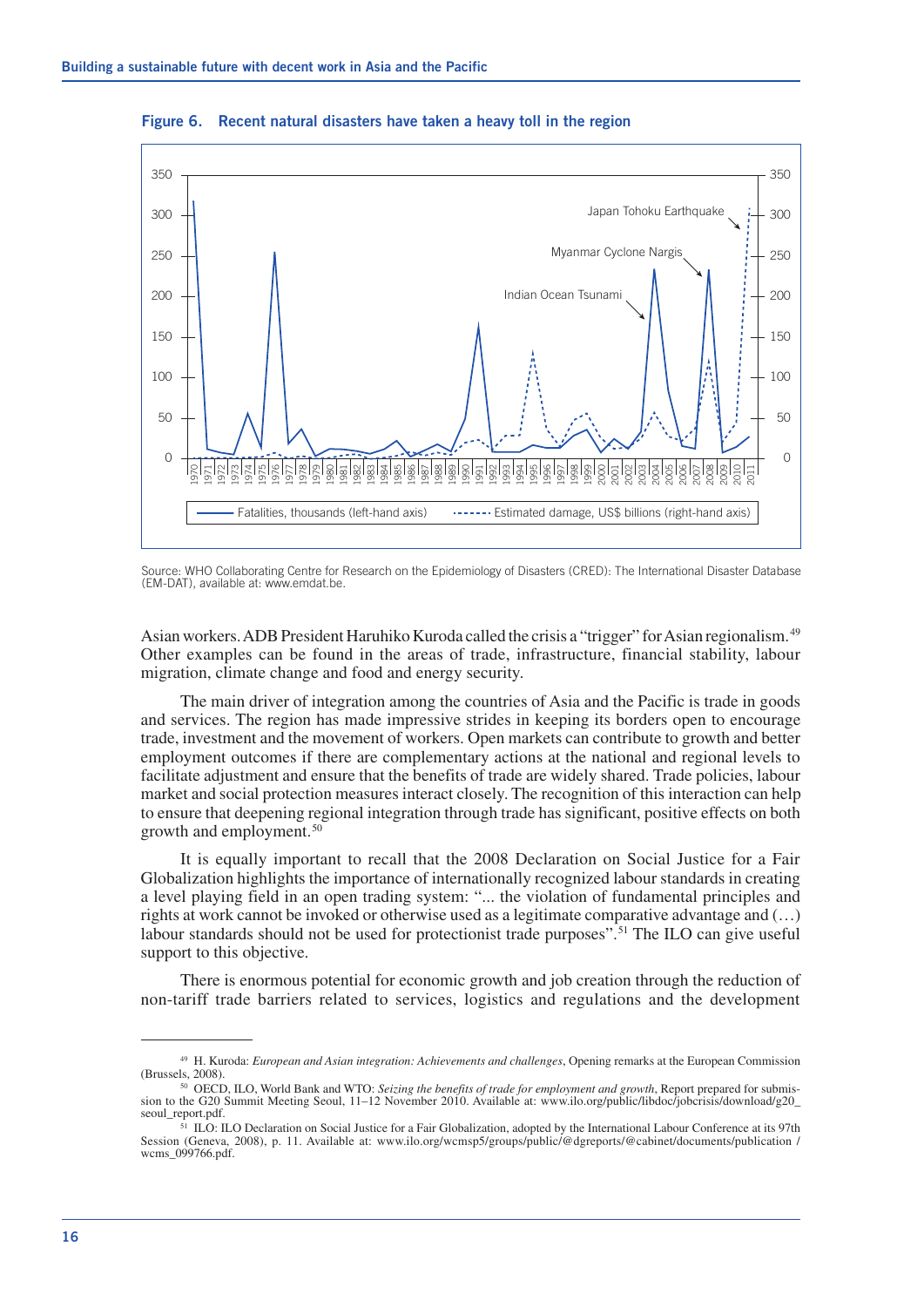of efficient capital markets that orient Asia's immense domestic savings towards infrastructure investment, including building new transport systems that have huge potential for job creation.

In addition to trade and investment, countries have become increasingly connected through international migration. More than 25 million Asians work outside their home countries.<sup>52</sup> That number is expected to rise as a result of demographic trends, income disparities, human security issues and the effects of climate change. Regional cooperation offers an opportunity to advance the protection of migrants, to recognize the substantial economic and social contributions of migrant workers, to channel remittances more effectively and to strengthen the governance of labour migration. This last element would be made more credible and mutually beneficial through the application of the ILO's migrant workers conventions and the promotion of the ILO's Multilateral Framework on Labour Migration.

Regional cooperation is also needed to maintain financial stability. It is important to consider not only the stability of the financial system itself, but how that system can better serve the needs of workers, families and communities. Rapid capital flows into developing Asia in recent years and the risk of sudden reversal could create further economic volatility. Given the impact of macroeconomic instability on poverty and vulnerable workers, better regional policy coordination is warranted. Renewed consideration should be given to regional dialogue, management of exchange rates, capital control measures and the establishment of a regional monetary fund, among other initiatives.<sup>53</sup>

Regional cooperation can also accelerate the transition to low-carbon economic activities and the creation of green jobs. The region can serve as a global exemplar by forging a regional solution to the challenge of long-term food and energy security. With millions of people vulnerable to poverty, food and energy security is not just an economic issue but a political and social one. The return of the food and fuel crisis underscores the need for collective action:

- Global food prices have increased rapidly since early 2010 and in June 2011 the FAO food price index stood 39 per cent higher than a year earlier.<sup>54</sup>
- As well as affecting the poor, rising food prices are reversing hard-won development gains. Higher food and energy prices mean that up to 42 million additional people in Asia and the Pacific (without West Asia) may remain in poverty in 2011, in addition to the 19 million already affected in 2010.<sup>55</sup>

<sup>52</sup> ILO: *Building a sustainable future with decent work in Asia and the Pacific*, op. cit., p. 127.

<sup>53</sup> ADB: *Institutions for regional integration: Toward an Asian economic community* (Manila, 2010).

<sup>54</sup> FAO: *World food situation: FAO Food price index* (July 2011). Available at: http://www.fao.org/worldfoodsituation/wfshome/foodpricesindex/en/.

<sup>55</sup> UNESCAP: *Economic and social survey of Asia and the Pacific 2011. Sustaining dynamism and inclusive development*  (Bangkok, 2011), p. viii.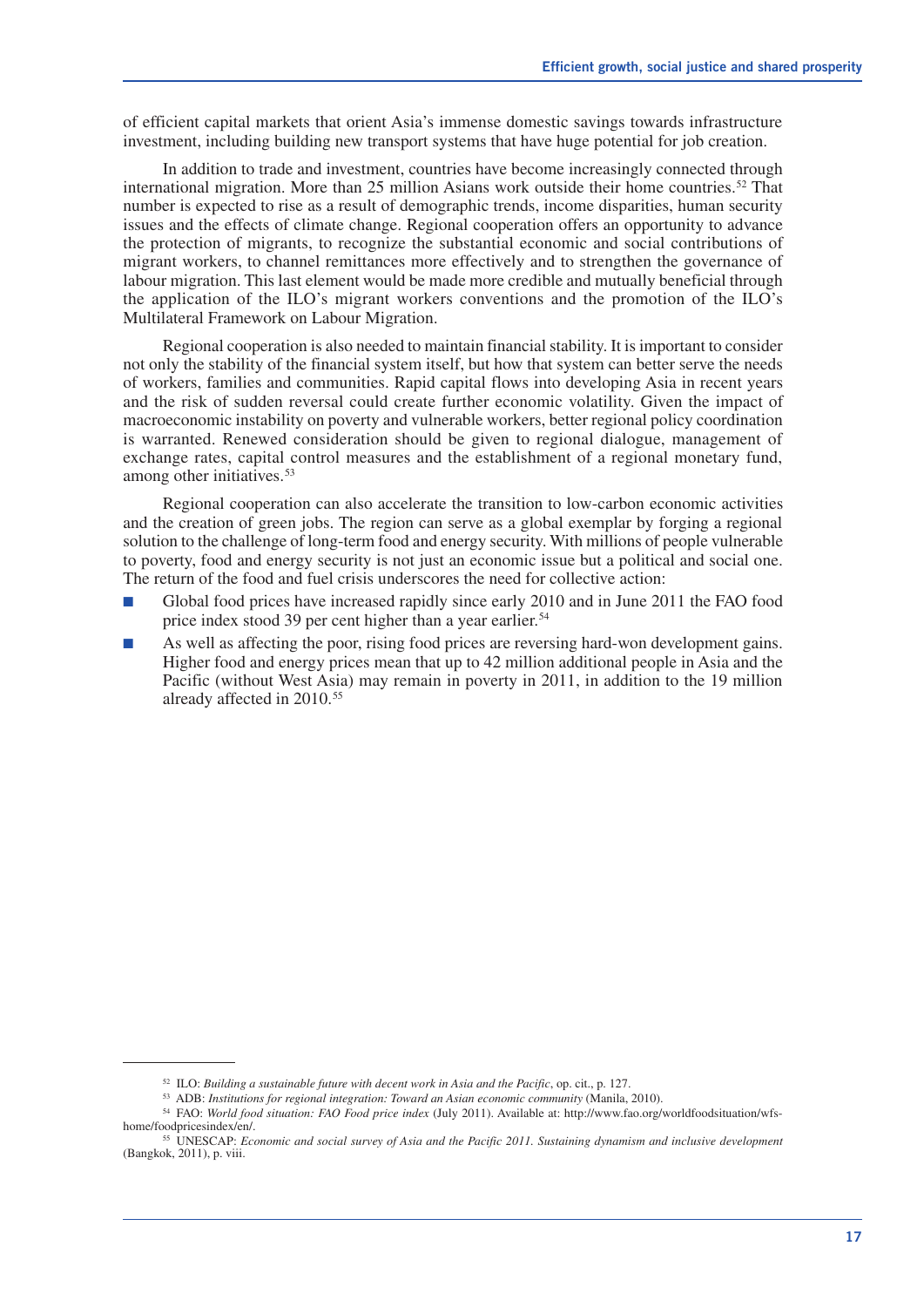## *The way forward*

The Decent Work Agenda and its interrelated and mutually reinforcing objectives are more important than ever, especially in shaping a new development path in the region that produces economic growth with decent work. This new path must contribute to social justice and fair globalization while ensuring environmental sustainability. As exemplified by the situation of Arab countries of West Asia, a new development model should be anchored in a new State–citizen relationship based on a social contract of mutual responsibility and accountability. This new social contract should ensure a rule of law based on an inclusive socio-economic governance system, rooted in social justice and human dignity.

As we move ahead we must build upon experiences and lessons learned from efforts to realize both the Asian Decent Work Decade and the Millennium Development Goals. Given the diversity of the region and widely differing national conditions, specific actions and timings will vary.

At the national level three broad and interrelated areas for action may be identified:

#### *(i) Coordinated macroeconomic, employment and social protection policies*

Creating greater coherence at the national level between macroeconomic, employment and social protection policies, as reiterated in the ILO Global Jobs Pact, is essential in shaping effective strategies for decent work based on productive investment, job-rich growth and adequately resourced social protection. Recognition of the role that social protection plays in reducing poverty, alongside productive employment, facilitating structural change and enhancing societies' resilience to shocks, should lead to the gradual establishment of a social protection floor within the context of fiscal sustainability.

The key elements for promoting coordinated macroeconomic and social protection policies should include:

- Making full employment a priority macroeconomic goal alongside sound fiscal and monetary policies.
- Facilitating access to credit and investment for SMEs and micro-enterprises by improving their financial inclusion.
- Establishing budgetary priorities by identifying the employment and social effects of different government spending and tax policies as part of the normal parliamentary process.
- Building and strengthening a social protection floor for the most vulnerable people, in line with national circumstances.
- Ensuring the participation of the social partners in the design and implementation of policies, as illustrated by the approach of some countries in responding to the global crisis, for example through the adoption of national Global Jobs Pacts in Indonesia and Mongolia and the development of a national employment strategy in Jordan.
- *(ii) Productive employment, sustainable enterprises and skills development*

Creating a sustainable future with decent work requires renewed attention to the needs of MSMEs, given their role in driving growth and creating jobs – including for young women and men.

Improved productivity and better working conditions are important both for the competitiveness of enterprises and the promotion of decent work. Opportunities should also be created to boost entrepreneurship and rural employment and support green jobs.

For MSMEs, education and skills are essential for enhanced productivity and human and social development. In particular, under-investment in the skills of young people can have serious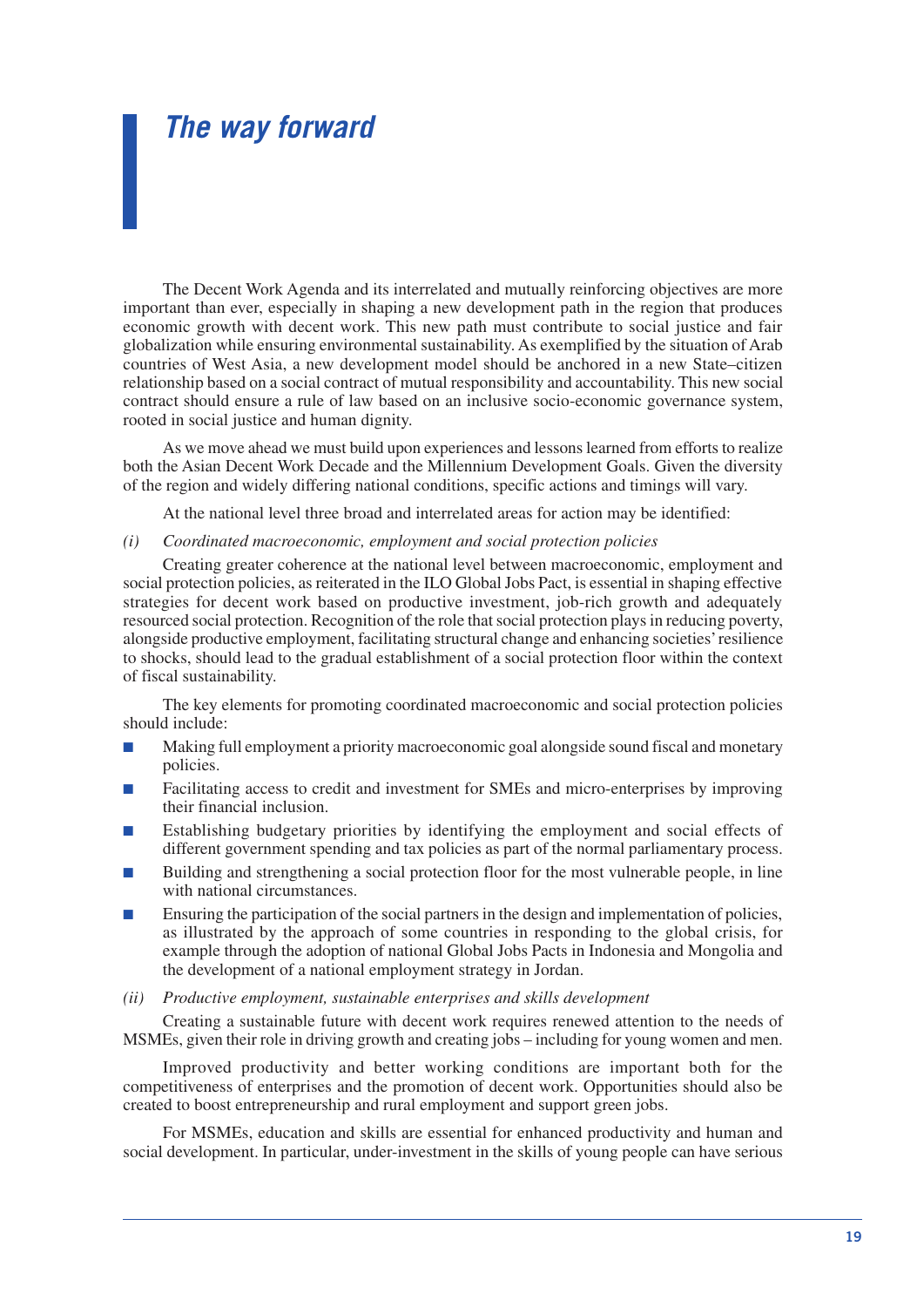consequences, trapping youth in low-skilled, low-productivity jobs and keeping children out of school. Therefore, priorities in these areas could include:

- Promoting an enabling environment for sustainable enterprises, especially SMEs (including cooperatives), in particular by reducing administrative and regulatory burdens and making the tax system more favourable to real investment.
- Promoting entrepreneurship, including for young women and men.
- Equipping the workforce, including young people, with the skills required for strong, balanced and sustainable growth, including through the involvement of workers and employers in the development of training curricula, and through the strengthening of public employment services.
- Improving working conditions (including occupational safety and health) particularly in the informal economy and in SMEs, by involving the relevant social partners in dialogue. Consideration could be given to scaling up some pilot ILO programmes in these areas.
- Boosting rural and agricultural development, for example, by improving labour productivity, promoting green growth and green jobs and introducing innovative social protection to workers in these sectors.
- *(iii) Rights at work and social dialogue*

Respect for fundamental principles and rights at work is a cornerstone of the ILO's agenda for social justice and of its contribution to a fair globalization. It is the starting point for building the institutional capacity necessary to promote efficient growth.

Eliminating decent work deficits requires that the voice of the real economy, represented by the tripartite ILO constituents, be fully heard. This is a requirement of balanced policy-making.

More balanced growth, underpinned by both domestic consumption and exports, will require measures that improve the alignment of wages and productivity increases. Achieving this needs the social partners to play a greater role in wage determination. In turn, this implies strengthening labour market institutions, including ministries of labour and employment and employers' and workers' organizations.

It is therefore important to improve labour market governance in the following areas:

- Intensify efforts to ratify and apply fundamental labour standards as well as ILO governance conventions.
- Improve wage-setting mechanisms, including collective bargaining and minimum wage fixing.
- Strengthen institutions and procedures for preventing and resolving disputes fairly and quickly. Support labour inspection as a crucial tool for reconciling the needs of workers' safety and protection with the requirements of productivity and competitiveness.
- Improve labour laws to enable enterprises to create decent jobs and reduce job-related precariousness and informality. It is notable that labour law reform is an important policy issue in many countries, including in the Pacific region, and China recently strengthened its labour contract regulations.
- Enhance the capacity of workers' and employers' organizations to represent and service their members and build effective mechanisms for social dialogue and collective bargaining at different levels. In particular, special attention should be given to equipping constituents with the appropriate knowledge and tools to assess the potential employment impact of macroeconomic policies, and anticipate the skills and labour market changes that will come with the transition to low-carbon economies.

At the regional level promoting policy coherence between economic and social goals is also needed. Priorities might include:

Promoting policy coherence among regional organizations across a range of areas, especially those linking people's aspirations for social justice with the management of regional markets. This is critical for advancing the social dimension of regional integration. One recent example is the request from the ASEAN Secretariat for ILO and ADB help with building up the capacity to assess the employment impact of trade at both regional and national levels.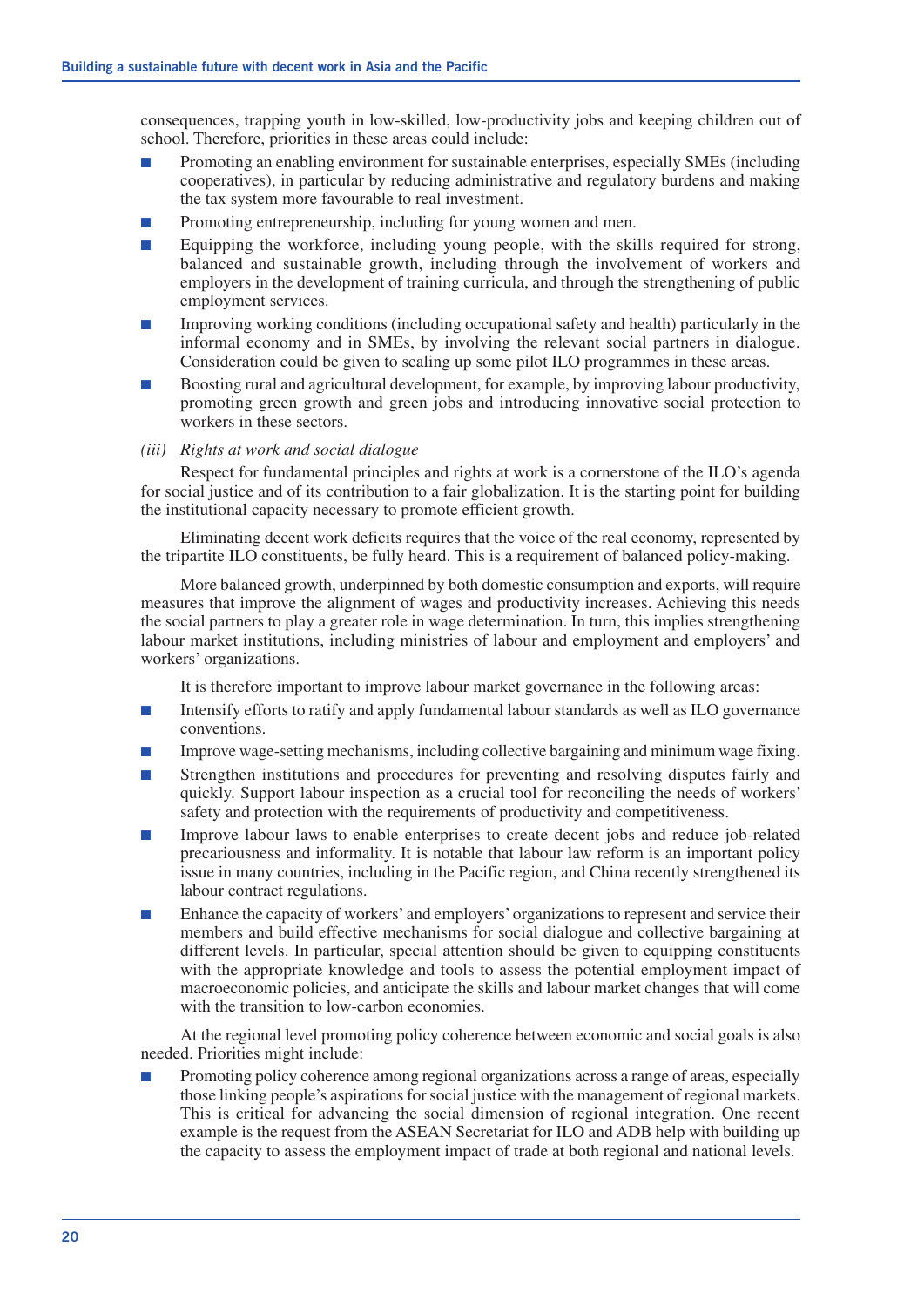- Strengthening regional cooperation on climate change and mitigating environmental degradation. This could involve sharing lessons learned, including the promotion of green jobs and a just transition.
- Improving cooperation to respond effectively to natural disasters, particularly through livelihood-centred and employment-focused rebuilding and recovery measures.
- Providing evidence of the economic contribution made by migrant workers to the national economies of both origin and destination countries, and supporting improvements in the governance of labour migration, including better dialogue and protection of migrants' rights.
- Strengthening the voice of workers and employers in the relevant work of regional organizations.

By 2020, Asia's contribution to the global economy could exceed 40 per cent, and the region could be home to nearly three-fifths of the world population.<sup>56</sup> As Asian leaders exercise their emerging influence and assume more stewardship they will also have the opportunity, and responsibility, to ensure that employment and social issues feature prominently on the global agenda.

Strong regional institutions can provide a platform to consolidate and enhance the region's global influence in promoting economic prosperity and social cohesion. This would include influencing international financial and trading systems and the climate management framework. Existing institutions such as ASEAN+3, SAARC and PIF can be strengthened to serve as regional forums for policy dialogue on employment and social issues.

#### *The role of the ILO*

For its part, the Office must be ready to support constituents in the areas identified, helping them to realize the decent work objectives in their different national circumstances and according to specific regional and subregional contexts. A systematic focus on capacity building for constituents must be a priority. For example, the ILO should be able to support requests for help in implementing fundamental principles and rights at work and other relevant labour standards that should underpin open trading conditions, sustain productivity increases and enhance competitive economies. The ILO should also be involved in regional dialogue on protecting the working poor from rising commodity prices.

To contribute to shaping more efficient patterns of growth, the Office must be able to provide advisory services to constituents in areas such as productivity, wages and collective bargaining. Other areas where advice would be valuable include the costing, affordability and fiscal space required to establish social protection floors; relevant, cost-effective skills development systems; and establishing quality employment promotion programmes though SMEs.

Another important aspect of ILO work will be responding to constituents' demands for realtime data, knowledge and analysis on issues, policies and good practices (from both the region and beyond) and support for their initiatives to develop and improve the statistical systems that are critical for policy development.

It will also collaborate and forge partnerships with relevant national and regional organizations to promote policy coherence and joint research, and respond to evolving demands, such as improved knowledge sharing.

It will strive to deepen and expand partnerships that mesh the ILO's decent work mandate with development objectives. Cooperation programmes (such as those between the ILO and Australia, Japan and the Republic of Korea) have played an important role in enabling the practical application of decent work principles and approaches. These could be scaled up and used to inform national policy development. Such actions will continue to be key elements in strategies to advance the Decent Work Agenda.

<sup>56</sup> ILO estimates based on IMF: World Economic Outlook Database (April 2011) and United Nations: World Population Prospects, the 2010 Revision database.